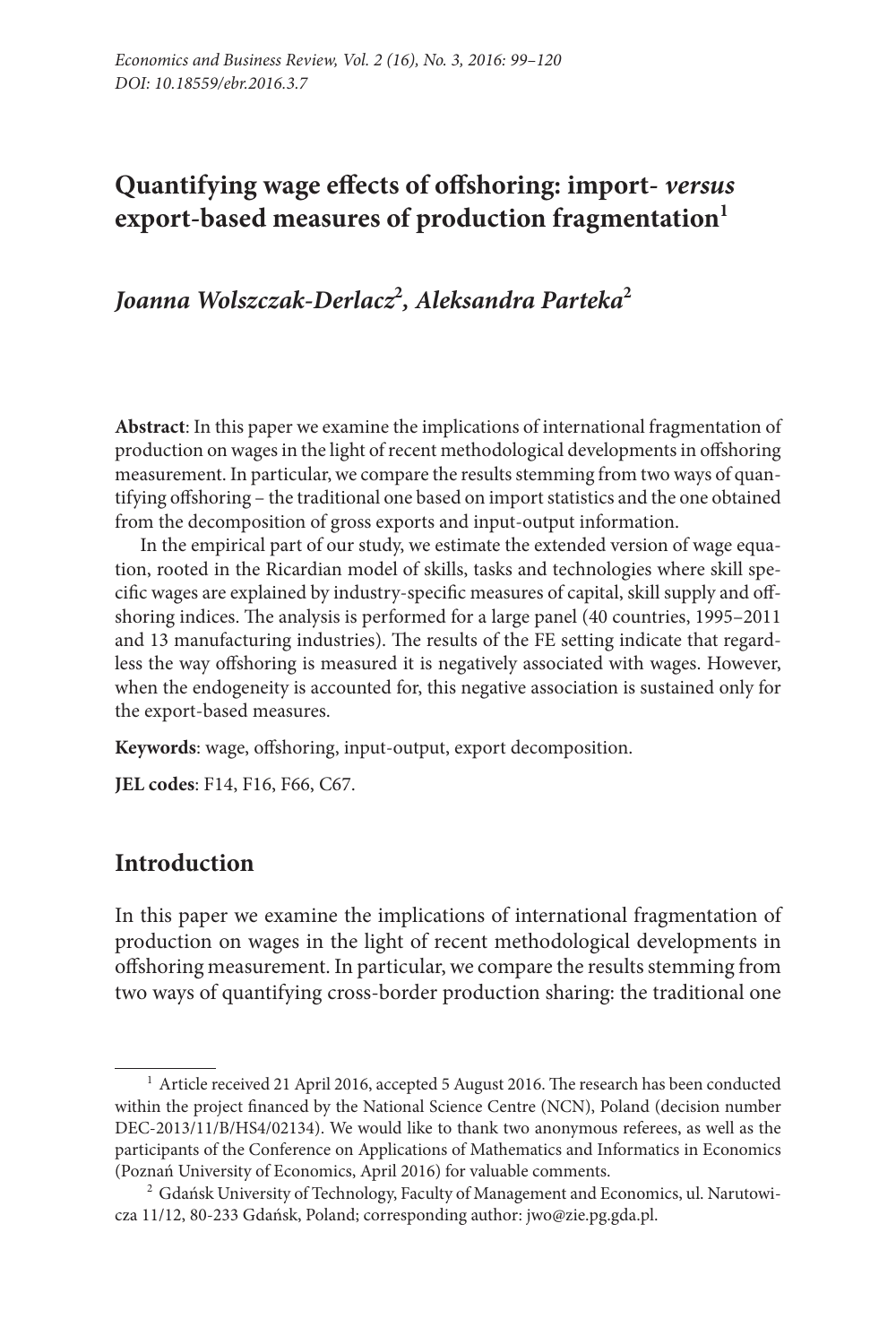based on import statistics and the one obtained from the decomposition of gross exports and input-output information.

Offshoring (called also foreign or international outsourcing) reflects the fragmentation of the production process into parts and refers to "*geographic separation of activities involved in producing a good (or service) across two or more countries*" [Feenstra 2016: 83]. Traditionally, offshoring activity at the sectoral level has been measured as the ratio of imported intermediate inputs to the value added of the sector in which they are used [Feenstra and Hanson 1999]. In our paper we go beyond this crude proxy and present the application of a new generation of indices. They are obtained through Wang, Wei, and Zhu [2013] decomposition of gross trade flows, applied to global value chains (GVC) analysis. In particular, we treat the information on foreign value added (FVA) in gross exports as the alternative proxy of country's involvement in production sharing and offshoring.

We apply these two types of offshoring measures to test the impact of production relocation abroad on wages in domestic sectors. Theoretical fundamentals are provided by the recent stream of international economics' literature which developed in response to the observed tendencies of increased relocation of production abroad [among others: Grossman and Rossi-Hansberg 2008; Baldwin and Robert-Nicoud 2014]. According to trade-in-tasks theory, the relocation of more routine activities overseas can endanger domestic low skilled (production, manual) workers and favor high-skilled workers performing non-routine tasks.

In the empirical part of our study, we estimate the extended version of wage equation, rooted in the Ricardian model of skills, tasks and technologies. Wages of different skill categories of workers are determined by industry-specific measures of capital, skill supply and offshoring and controlled for country-specific labour market conditions. In alternative specifications we employ import- and export-based measures of offshoring to assess if the way of its measurement matters for the conclusions on wage effects of global production sharing. The analysis is performed for a large panel (40 countries, 1995–2011) of three dimensional identification: country-sector-time. We check if the impact of offshoring on wages differs across workers by considering the breakdown of sectoral labor force into three skill groups (low, medium and high-skilled).

The structure of our paper is as follows: in Section 1 we present the theoretical background together with the literature review of related sector-level empirical studies on wage-offshoring nexus. In Section 2, we present our data and crucial descriptive statistics on the trends in offshoring in the analyzed period. In particular, we confront the evidence based on traditional offshoring indices with the ones based on global value chains' analysis. The results of the empirical model estimation are presented in Section 3. Finally, Section 4 concludes. The contribution of our study relies mainly in showing that even though the two measures are highly correlated, the way of offshoring measurement can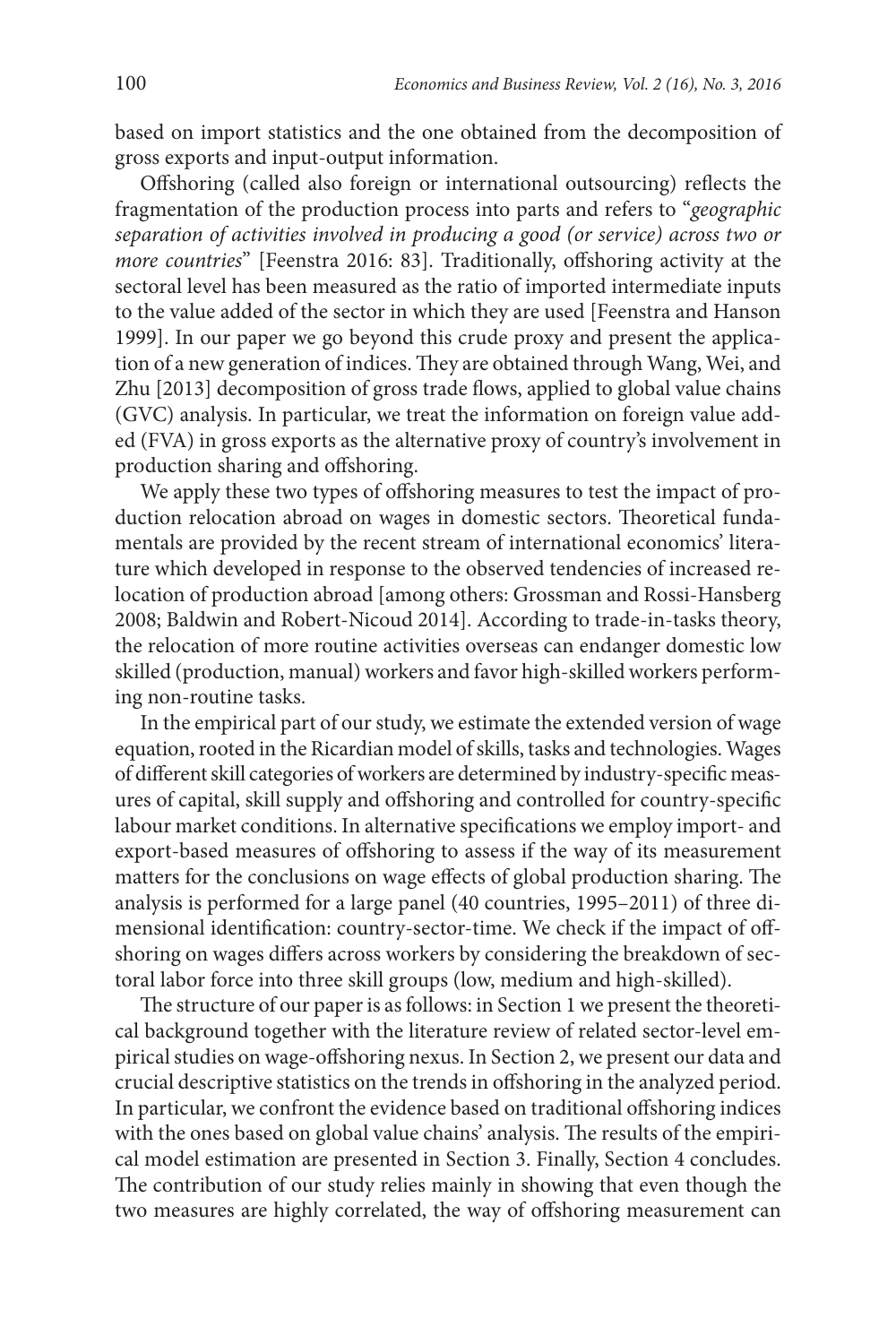alter the conclusions drawn. In particular, we show that the conceptualization of production fragmentation and the way it is measured is crucial in a setting accounting for endogeneity between production sharing and wages.

#### **1. Related literature and theoretical background**

There are several streams of labour economics literature related to wage determination process [Cahuc et al. 2014]. In particular, we can refer to such aspects as: the interplay between skill demand and supply, wage effects of the assignment of skills to tasks; job and wage polarisation; relations between worker and employer in the presence of imperfect competition on labour markets; decentralisation of wage bargaining; collective bargaining and the role of labour unions; the evolution of participation rates, part-time work and other factors affecting labour supply.

We relate our empirical analysis to the theoretical model proposed by Acemoglu and Autor [2011: 1096–1147] which belongs to a class of Ricardiantype models in which wages are linked to comparative advantage of workers performing specific tasks. Acemoglu and Autor [2011] consider three types of labour: low, medium and high-skilled who perform different types of tasks: manual, routine and the most advanced, non-routine activities which are performed by workers with the highest skills. At the same time, there is capitallabour substitution of some parts of the production activity and some tasks can be relocated abroad (e.g. through offshoring). A relocation decision results from a cost-benefit analysis. It is based on the confrontation of the costs of relocation and the costs of combining tasks performed at distinct locations into the final product with the benefits of having access to lower labour costs or cheaper intermediate inputs. The new technology (e.g. ICT) lowers the cost of production fragmentation increasing offshoring intensity which further shifts negatively the demand for workers whose tasks have been displaced. The demand shift can result either in the job loss or in a wage drop. The later effect should be especially relevant in the short-run, for instance when workers are immobile across borders and industries.

The skill-specific wages in this model are determined by: labour supply of workers with different skills  $(L<sub>s</sub>)$ , their productivity  $(A<sub>s</sub>)$  and the intensity of offshoring in the sector (*Off*). We do not assume *a priori* which tasks (skilled or unskilled labour intensive) are more likely to be offshored and we perform the analysis for three distinct skill categories, so *s* ={high, medium, low}.

In the empirical literature, the theme of wage effects of offshoring has already a long tradition.<sup>3</sup> Given the nature of the date we use (see Section 2), we will

<sup>&</sup>lt;sup>3</sup> Feenstra [2016, Chapter 4] provides a comprehensive review of the theoretical and empirical findings on the relationship between trade in intermediate inputs and wages.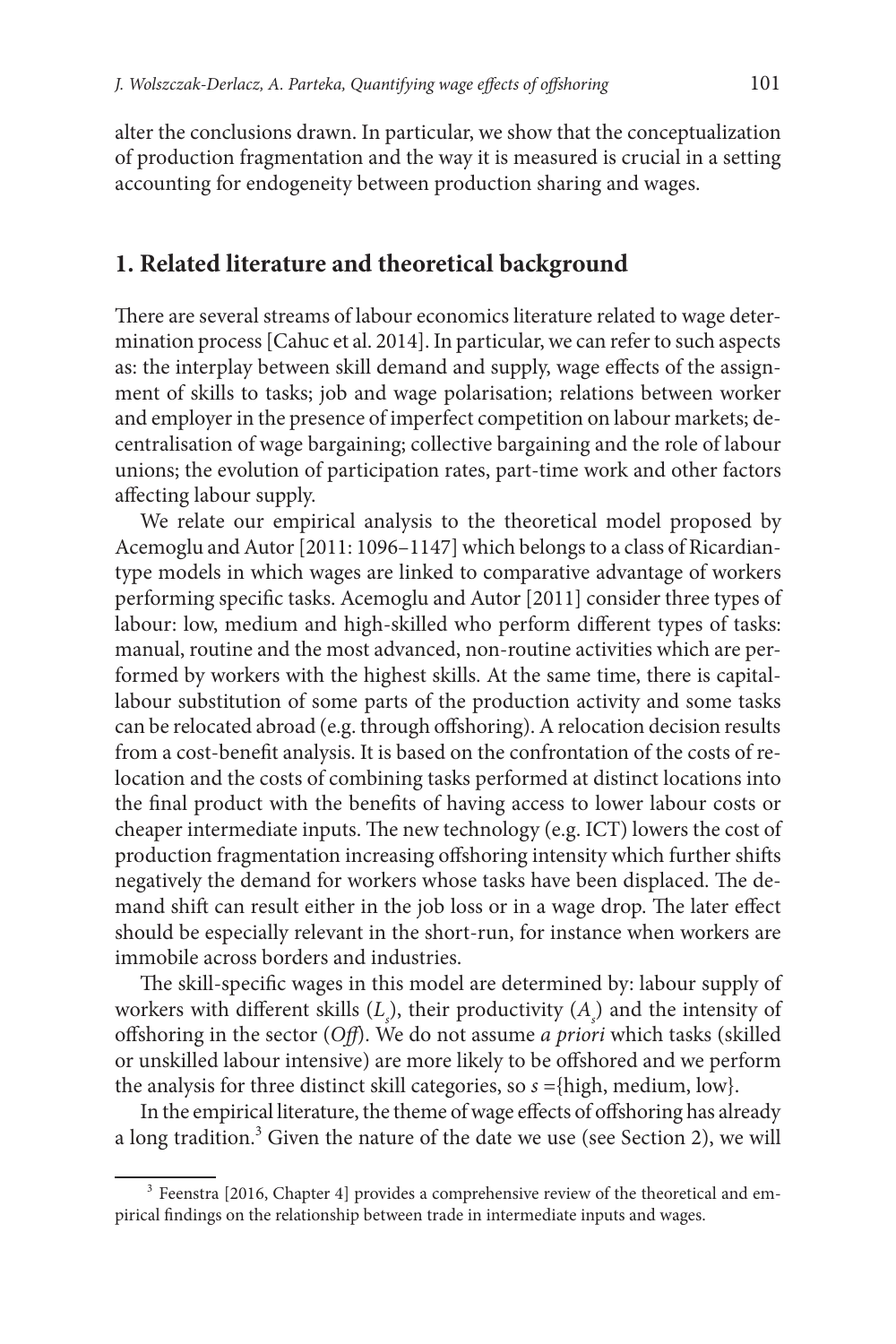concentrate here on wider industry-level panel data studies, putting aside micro level analysis based on the data for individual workers. Our study is closer to a few existing studies (albeit limited in country cover and/or time span) on wage responses to offshoring, performed at the industry level. Polgár and Wörz [2010] address the link between trade and wages in 15 manufacturing and 6 services sectors in 25 EU countries (1995–2005) but they do not discriminate between the wages of distinct skill categories of employees (as we do). Some recently published sector-level studies do take into account skill heterogeneity. Michaels, Natraj, and Van Reenen [2014] draw on EUKLEMS industry-level data (of which the WIOD, which we use, is a substantial extension) for nine Western European countries (plus Japan and the US), focusing on the wage bill shares of workers from groups of different education level, and confirm an ICTbased polarization hypothesis. In a complementary study, Foster-McGregor, Stehrer, and de Vries [2013] employ WIOD data (40 countries, 1995–2009) to analyze changes in labour demand as a result of offshoring (medium-skilled workers are found to suffer the most in terms of shrinking labour demand; similar effects are documented in [Timmer et al. 2013]). Finally, Parteka and Wolszczak-Derlacz [2015] perform the analysis of wage convergence across EU27 countries and study whether offshoring can have the potential impact of the wage equalisation across manufacturing sectors of European countries. They find that offshoring reduces the wage growth of domestic medium- and low-skilled workers, however this negative effect is economically small and additionally international outsourcing plays a negligible role in wage equalization.

In these studies offshoring activity is measured in a traditional way as the ratio of imported intermediate inputs to the value added of the sector in which they are used. Such an approach follows the tradition adopted by the first wave of research on global fragmentation of production [among others: Feenstra and Hanson 1999; Hijzen and Swaim 2007]. However, it has been argued that measures based on information on imports of intermediate inputs should be treated as a crude proxies of production segmentation. Goods tend to cross borders multiple times and the value is added at different stages of production process in different countries.

Consequently, recently, the supply chain literature, dealing with so called "trade in value added", has been developing rapidly, proposing new ways of measuring value added trade (see [Mattoo, Wang, and Wei 2013] for a thorough review).<sup>4</sup> Its origins go back to the notion of vertical specialization (understood as "the use of imported inputs in producing goods that are exported" [Hummels, Ishii, and Yi 2001]. The efforts have been made to measure foreign content (foreign value added) in country's exports. Hummels, Ishii, and Yi

<sup>&</sup>lt;sup>4</sup> In the Polish literature the description of recent trends in value added trade and production fragmentation measurement can be found in, among others: Ambroziak [2013], Białowąs [2013a, 2013b] or Radło [2014].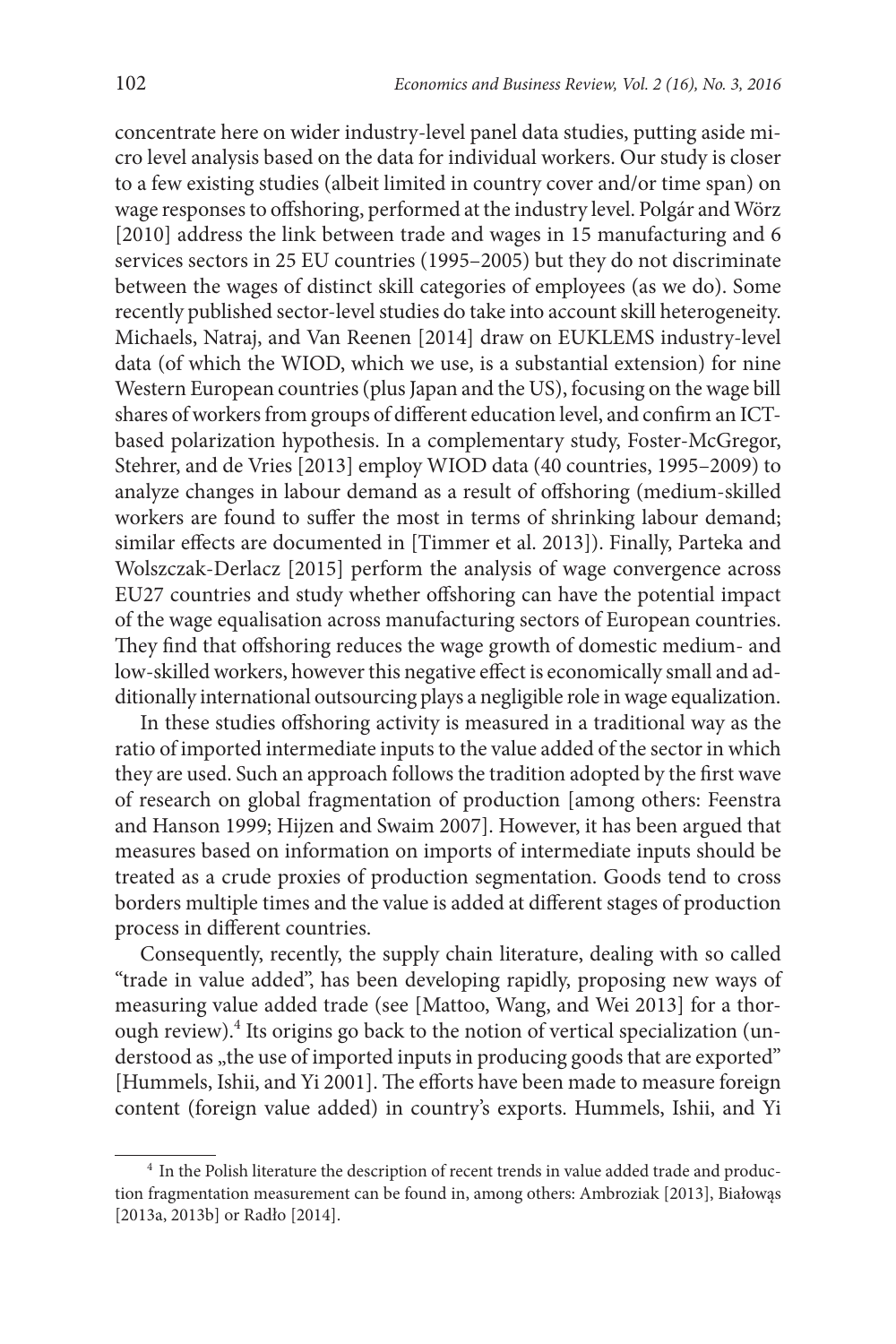[2001] proposed to use input-output (IO) tables to decompose country's exports into shares corresponding to domestic and foreign value-added. Johnson and Noguera [2012] combined bilateral trade data and input–output data to measure value-added exports (VAX) to gross export ratio (called the VAX ratio).

The computation of input-output tables for several economies within the WIOD project [Dietzenbacher et.al. 2013; Timmer et al. 2015] facilitated further empirical work on the split of value added across countries. Using WIOD data, Koopman, Wang, and Wei [2014] proposed more elaborated decomposition of gross exports into various components. They integrated all previous measures of vertical specialization and value-added trade into a unified framework, identifying double counted terms in official trade statistics. Bilateral sector level applications of such an approach were introduced by Wang, Wei and Zhu (subsequently referred to as WWZ: [Wang, Wei, and Zhu 2013]). Their decomposition takes into account backward and forward linkages and can be used to precisely locate a particular sector in an international production chain that takes into account both international and domestic production sharing.

In our empirical analysis we will compare the results obtained with the use of traditional offshoring indices in the spirit of Feenstra (based on information on imports) with the ones using WWZ decomposition of value added into domestic and foreign components (applied to gross exports).<sup>5</sup>

#### **2. Data and descriptive statistics**

#### **2.1. Data**

Our main data source is World Input Output Database (WIOD) which consists of WIOD's Socio-Economic Accounts and World Input Output Tables (it is downloadable at: www.wiod.org). From Socio-Economic Accounts we obtain information on labour compensation and hours worked used to calculate hourly wages paid in each sector (overall and for three categories of workers: high, medium and low skilled).<sup>6</sup> For those countries for which the nominal variables are originally expressed in national currencies, we use the bilateral exchange rates from the Penn World Table [PWT 8.1; Feenstra, Inklaar, and Timmer 2015] to put all wages into dollars. Additionally, from WIOD's Socio-Economic Accounts we get several sector-specific characteristics, such as: industrial output, components of value added, capital stock, and labour abundance (hours worked – overall and by skill type). The original data has the panel structure of 40 countries and the rest of the world (RoW), and is disaggregated

<sup>5</sup> To obtain WWZ decomposition we use *decompr* package in R [Quast and Kummritz 2015].

<sup>6</sup> In WIOD skills are defined here on the basis of educational attainment. High skilled workers correspond to those with academic education, medium skilled to upper secondary education graduates and low skilled to individuals with primary education only.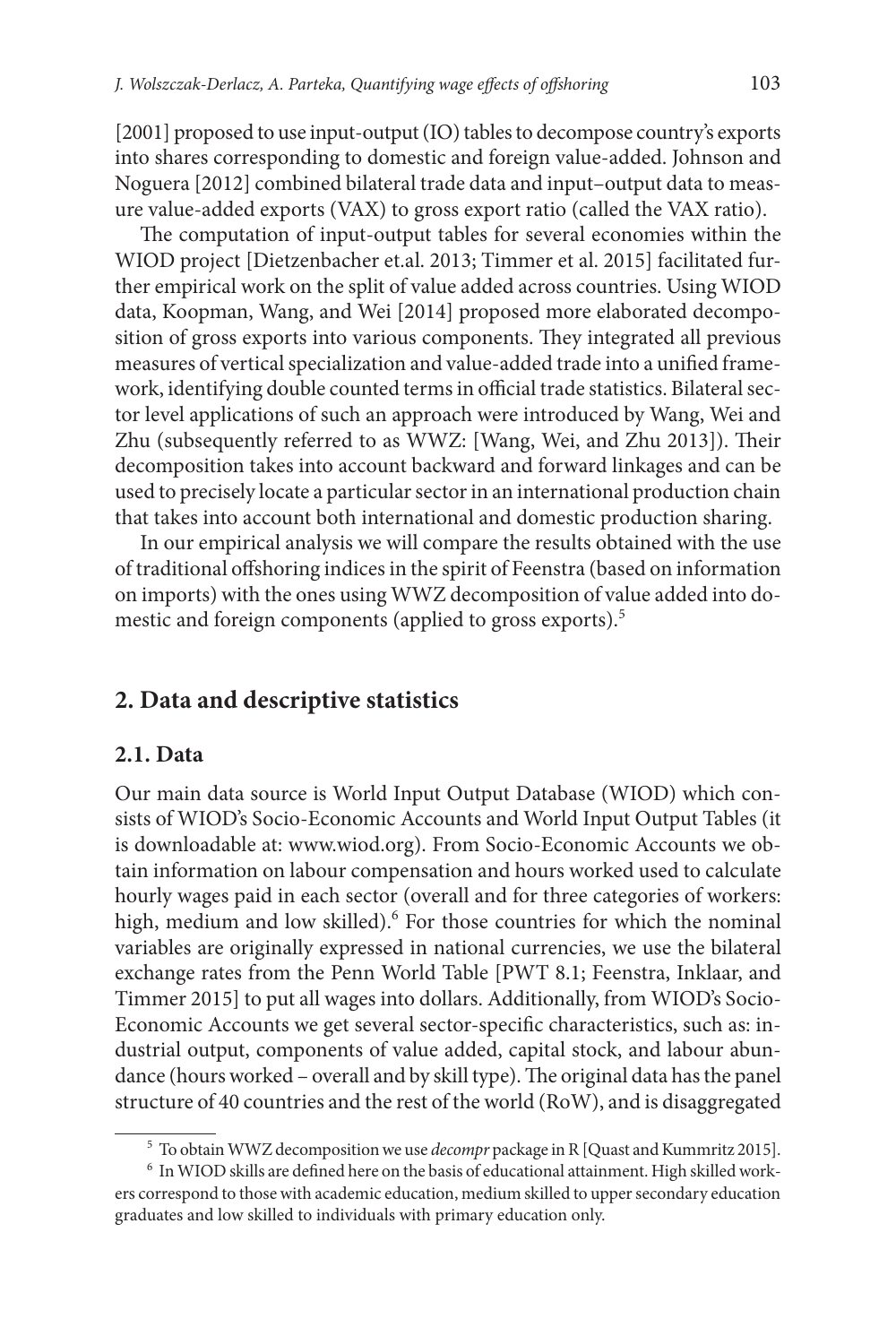into 35 industries observed in the period  $1995-2011$ .<sup>7</sup> We limit our analysis to 13 manufacturing sectors for which the statistics on production sharing are more commonly analysed. In Table A1 and Table A2 in the Appendix we list the analysed countries and sectors.

Control variables describing countries' labour market conditions come either from World Bank's WDI (e.g. country level unemployment rate) or from Database on Institutional Characteristics of Trade Unions, Wage Setting, State Intervention and Social Pacts, (ICTWSS) Version 5.0., University of Amsterdam. We consider here the variables describing country's wage-setting mechanism (e.g. degree, type and level of its coordination, from uncoordinated bargaining to state-imposed bargaining, from bargaining predominantly taking place at the local or company level to bargaining taking place at central or cross-industry level) and union density.<sup>8</sup>

Finally, the offshoring indices (both import- and export-based) are calculated through the utilisation of the data coming from World Input Output Tables (WIOT). WIOT is constructed from national supply and use tables which are linked across countries through detailed information on bilateral international trade flows. Each product (good or service) can be produced either by a domestic industry or by a foreign industry. For a given country, flows of products destined both for intermediate and final use are split into domestically produced or imported. In the latter case there is also additional information on the foreign industry from which the product is coming. The total use of each product encompasses intermediate use, final use (private or government consumption and investment) and exports. The detailed information on the construction of WIOT can be found in Dietzenbacher et al. [2013] and in Timmer et. al. [2015].

Using these data we firstly compute a traditional measure of offshoring (*Off\_imp*): the ratio of imported intermediate inputs (in a broad sense, thus we consider inputs coming from all foreign industries<sup>9</sup>) to the value added of the sector where they are used:

$$
Off\_imp_{ijt} = \frac{impI_{ijt}}{VA_{ijt}},
$$
\n(1)

 $^7$  The recent release goes back to November 2013 and since then the data has not been updated. We are constrained to limit the time span till 2009 because this is the last year for which information needed for calculation of wages of different skill groups of workers is available. To the best of our knowledge there is no other source of more recent sector level input-output data which could be used for and extensive analysis of offshoring-wages nexus.

<sup>&</sup>lt;sup>8</sup> All variables included in ICTWSS database, along with the methodology of their derivation, is explained thoroughly in: [Visser 2015].

<sup>&</sup>lt;sup>9</sup> Alternatively, the denominator can consider only purchases of inputs belonging to the same industry in which they are used – such a measure reflects so-called narrow (or, intra-industry) offshoring. See Feenstra and Hanson [1999] or Hijzen and Swaim [2007] for an application. However, as the latter authors point out, such a narrow measurement of offshoring is sensitive to sectors' classification.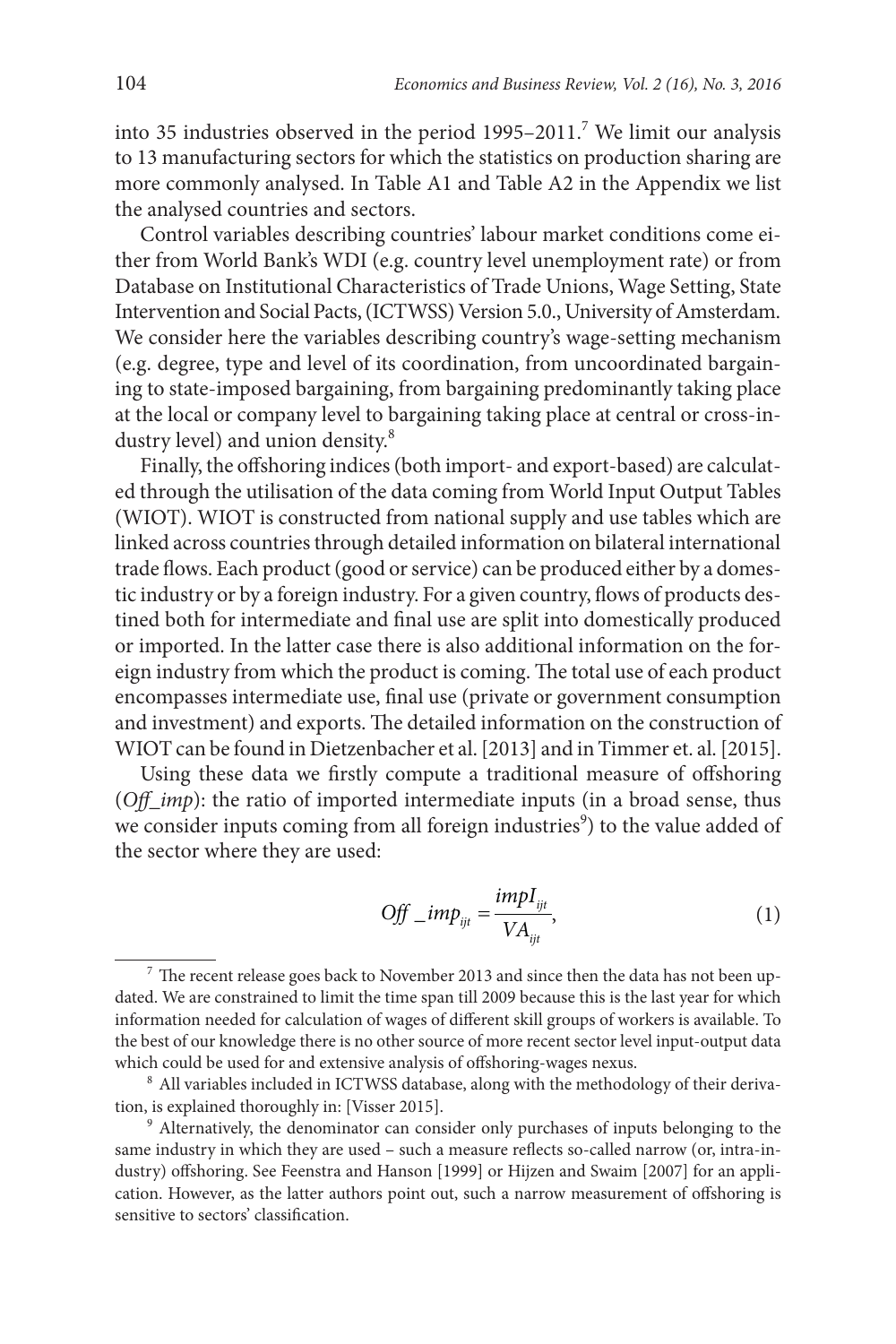where:

- *i* denotes domestic sector,
- *j* refers to country,
- *t* denotes the time period (year),

*impI* – stands for imported inputs (imported intermediates),

*VA* – the value added.

Although the measure presented in (1) has a long tradition of application in empirical studies on offshoring, it clearly has many shortcomings and as such can be treated only as a crude proxy of production relocation. First of all, it includes imports of *all* intermediate inputs, also those which cannot be produced domestically (or are unavailable, e.g. raw materials) and as such must be purchased abroad. If imports of some intermediate inputs are due to the fact that their production outlies the specialisation of local companies, they do not substitute for native labor. Additionally, as noticed by Hummels et al. [2014], imports of machinery can influence wages of local workers. They embody access to foreign technology rather than reflect pure offshoring and without very detailed disaggregation of the data (e.g. machinery *versus* its parts) this is difficult to be distinguished. Finally, limiting offshoring to intermediate inputs only also can be oversimplified because it ignores offshoring of the final stage of production process [Michel and Rycx 2012]. Castellani, De Benedictis, and Horgos [2013: 160] even argue that "we should not really trust offshoring indices, when being calculated in a traditional way". They however have the advantage of being easily obtainable when import data split into final and intermediate products is at hand.

Some of the abovementioned problems can be mitigated by indices obtained through WWZ decomposition. WIOT contains data where trade information (imported intermediate inputs used to calculate 'old' offshoring indices) are expressed in total gross trade flows. They do not show what part was added in the supplying industry and what part in previous stages of production and in foreign countries. WWZ decomposition method can be used to overcome this issue. Specifically, we decompose gross export (*EXP*) into main four components: domestic value-added absorbed abroad (*DVA*), value-added first exported but eventually returned home (*RDV*), foreign value-added (*FVA*) and pure double counted terms (*PDC*):<sup>10</sup>

$$
EXP = DVA + RDV + FVA + PDC.
$$
 (2)

*PDC* can be due to pure double counting from foreign sources (*FDC*) or domestic ones (*DDC*). It should be noted that the sum of *FVA* and *FDC* gives

 $10<sup>10</sup>$  For the simplification we omit here the sector subscript. For a detail derivation of the decomposition for the country aggregate level, country-sector level, bilateral aggregate level and bilateral-sector level see Appendix of Wang, Wei, and Zhu [2013].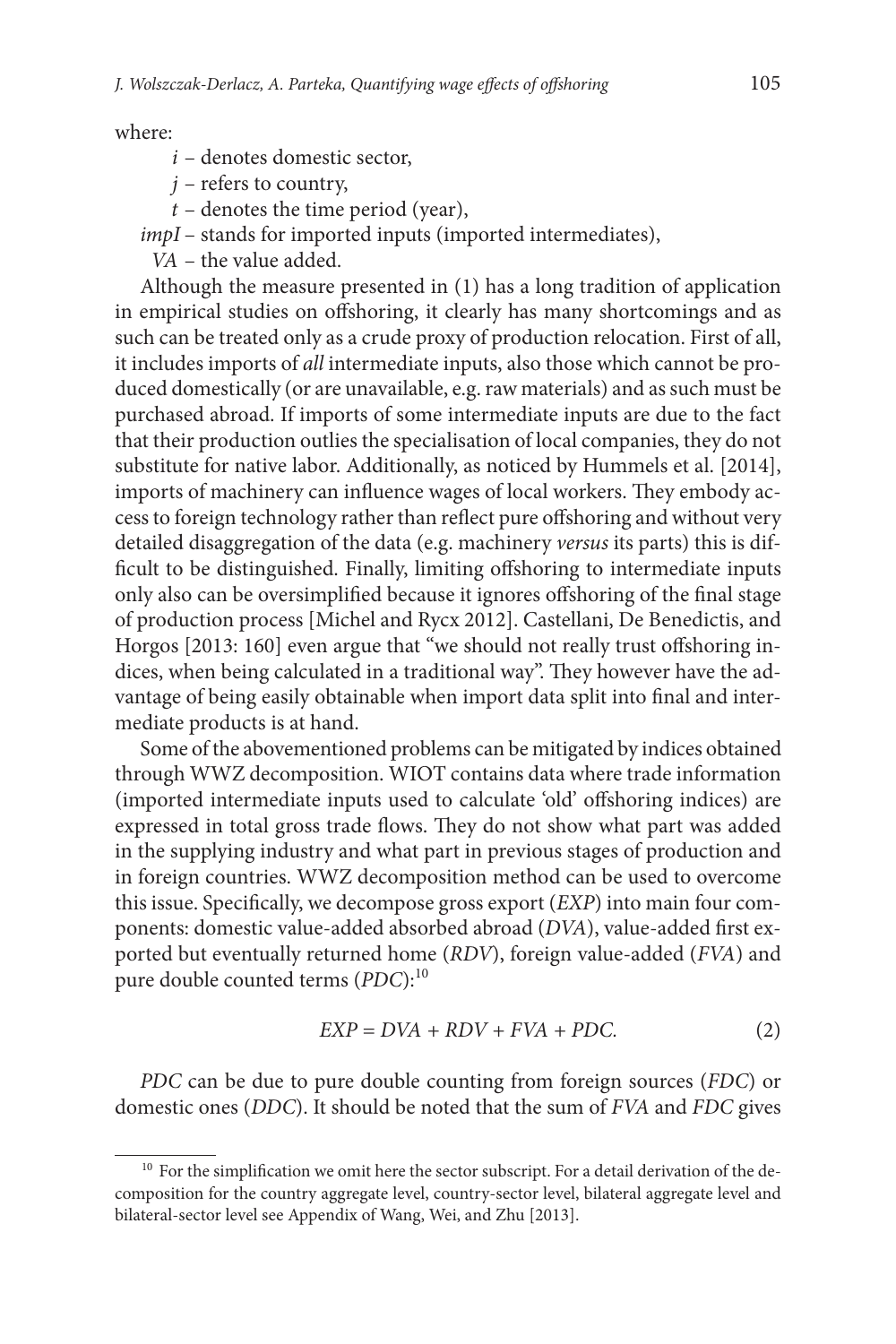the measure of vertical specialization (*VS*) which was traditionally presented in the literature [among others: Hummels, Ishii, and Yi 2001] as foreign content in a country's gross exports.

We are going to treat the information on the ratio of foreign value added (*FVA)* to sectoral value added as an alternative measure of offshoring and dependence of domestic sector on foreign production, hence (*Off\_exp*):

$$
Off\_exp_{ijt} = \frac{FVA_{ijt}}{VA_{ijt}}.\tag{3}
$$

WWZ decomposition provides a very detailed look at the structures of international production fragmentation. The disadvantage is that one dimension is lost – namely: source industry. It is only feasible to have output of the decomposition according to: the source country, using country and using industry. Consequently, we obtain the information on foreign value-added content in a given domestic industry, but without information from which foreign industry it is sourced. It implies that using WWZ method we can calculate only broad proxy of offshoring (and that is why we compare it with the traditional broad version of offshoring measure defined in eq. 1).

## **2.2. Trends in offshoring and production sharing: import-** *versus* **export-based measures**

In the first instance we have checked the magnitude of correlation between the two alternative measures of global production sharing defined in eq.1 and eq. 3. The coefficient of correlation between the series of *Off\_imp* and *Off\_exp* calculated for all countries and sectors is equal to 0.86 which suggests a large dependence between them. It is also shown on Figure 1. Left panel plots the conventional measure (the ratio of imported intermediates with respect to sectoral value added) against the one based on WWZ decomposition (foreign value added with respect to sectoral value added) for all the sample. The relationship between the two is practically linear. Similar pattern emerges when we restrict the sample to OECD countries only (right plot).

Similarly, average values of the two indices calculated for countries are strongly correlated (Figure 2). However, there is very large cross-country variation both in the ratio of imported intermediates to value added (vertical axis) and in the ratio of foreign value added to overall value added (horizontal axis). Table A3 in the Appendix presents cross-country differences between *Off\_imp* and *Off\_exp* over the period 1995 and 2011. For most of the countries, in the analysed period there was a rise both in FVA and in standard offshoring measure, while the change was especially significant in case of Poland, Japan, Turkey and Germany. However, for some of the countries (e.g. Lithuania, Cyprus, Canada) the indices dropped. For Russia we have an opposite tendency between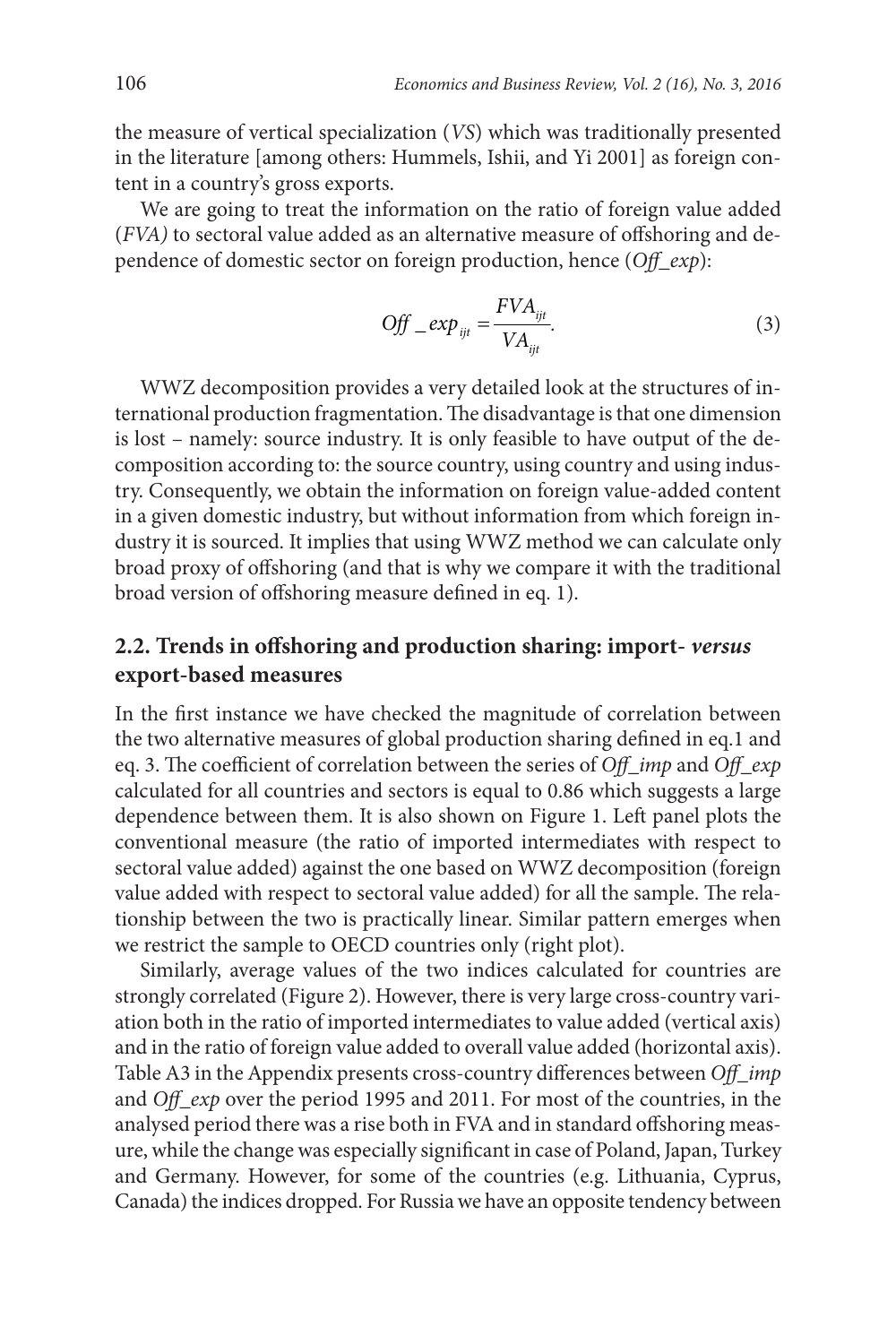

**Figure 1. The relationship between import- and export-based measures of offshoring and global production sharing – sector level**

Every dot represents country-sector-year observation, the line represents lowess approximation (bandwidth = 0.8). Time period: 1995–2011

Source: Own elaboration based on WWZ methodology and WIOD data

*Off\_imp* and *Off\_exp*: a rise in *Off\_imp* and a decrease in *Off\_exp.* There is also cross – sector discrepancy between *Off\_imp* and *Off\_exp* (see Table A4 in the Appendix). For all sectors the values of the standard measures are higher than the export-based ones, however for some of the sectors the differences are sig-





Average values for countries calculated as weighted averages of the indices obtained for 13 manufacturing sectors, weighted by sector size (in terms of number of persons engaged). Data refer to 2011

Source: Own elaboration based on WWZ methodology and WIOD data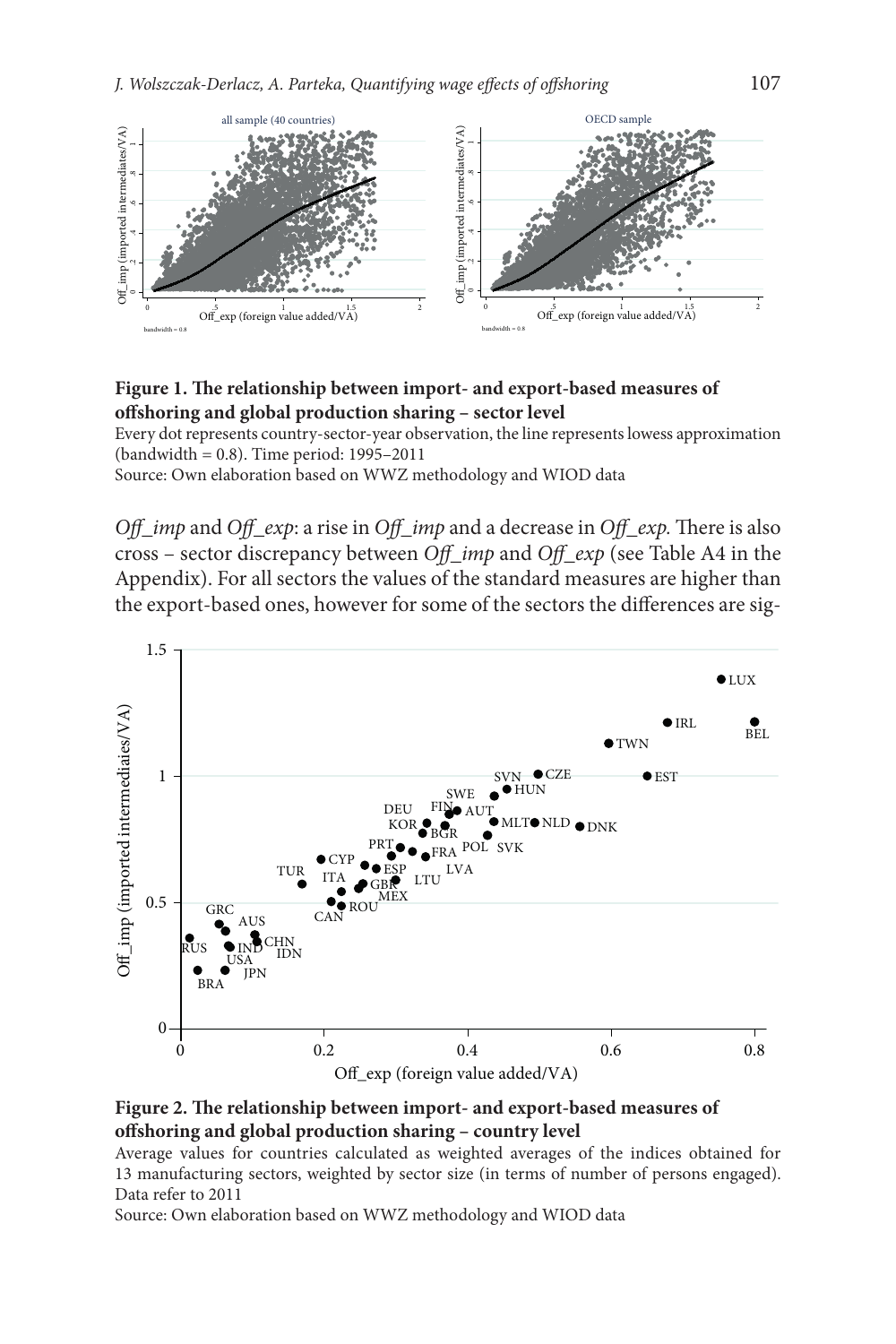nificant. For instance, in *Food, Beverages And Tobacco* sector the average value of *Off\_imp* equals 0.22 while for *Off\_exp* only 0.04.

Figure 3 shows the comparison of the evolution of involvement in global production sharing in two European countries: Poland and Germany. They follow similar trend and a rise in foreign value added is observed across time. The ratio of imported intermediates to the value added (*Off\_imp*) is typically higher than the one reflecting foreign value added, hence we can expect some differences in estimation results obtained with the two alternative measures.



#### **Figure 3. Evolution of import- and export-based measures of offshoring and global production sharing in time (1995–2011) – the example of Germany and Poland**

Average values for countries calculated as weighted averages of the indices obtained for 13 manufacturing sectors, weighted by sector size (in terms of in terms of number of persons engaged)

Source: Own elaboration based on WWZ methodology and WIOD data

## **3. Empirical model and estimation results**

The 'Ricardian model' of the labour market [Acemoglu and Autor 2011: 1096– 1147] yields the following empirical equation which can be estimated with sector-level data:

$$
ln w_{sijt} = \alpha + \beta_1 ln k_{ijt} + \beta_2 ln L_{sijt} + \beta_3 X_{it} + \beta_4 ln \widehat{Off}_{ijt-1} + D_{it} + D_{ij} + D_t + \varepsilon_{sijt}
$$
  
\n
$$
\vee s = \left\{ high, medium, low \right\},\tag{4}
$$

where: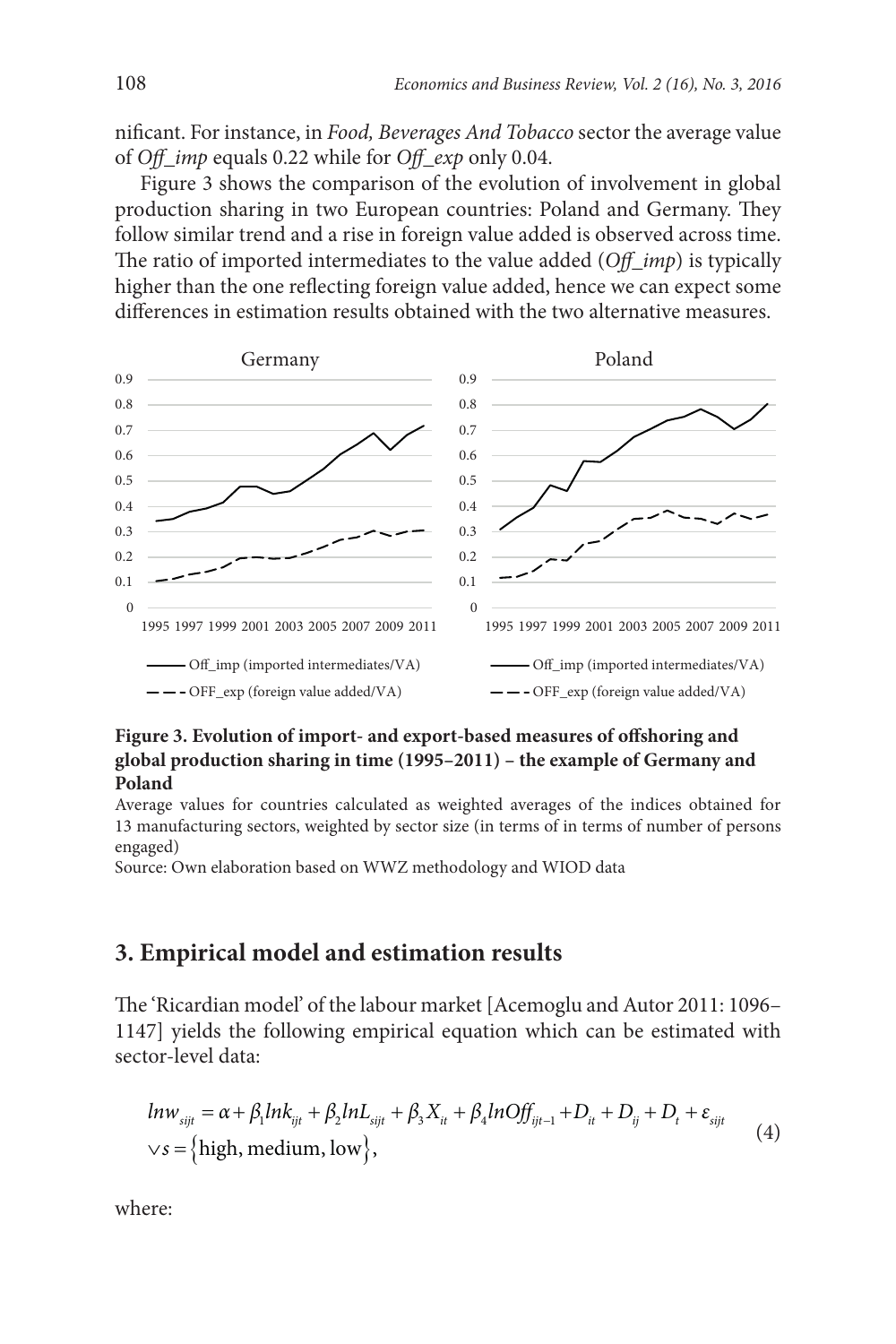*i* – denotes country,

*j* – sector,

*t –* refers to time*.*

Sector level wage, *w*, is measured separately for three categories of workers denoted as *s.* Variable *k* refers to the capital to labour ratio while *L* denotes total number of hours worked per person engaged in a sector (a proxy of sector level skill supply). *X* is set of country specific control variables: *WSC* – level of wage setting coordination (from 1 to 5, where 1 indicates that bargaining predominantly takes place at the local or company level, 5 – bargaining takes place at central or cross-industry level) and *UR* – unemployment rate; *Off* stands for two alternative measures defined in eq. 1 (the traditional measure reflecting the share of imported inputs in value added) and eq. 3 (the measure obtained through gross exports decomposition). To take into account a possible time delay between offshoring indicators and wage adjustment, *Off* term is lagged [the same approach is used in Ebenstein et al. 2014]. Since the variables of our interest are expressed in logarithms we will be able to interpret the estimated parameters as elasticities. In order to pick up any other unmeasurable specific effects (e.g. technological change, business cycle), we include a set of year dummies, as well as country-time dummies and country-industry fixed effects.<sup>11</sup>

As far as the estimation method is concerned, we first estimate equation (3) using standard fixed effects estimator. Table 1 presents the results of a basic estimation, without country specific control variables and performed on the full panel of 40 countries. In subsequent columns we report estimation results for the model where the dependent variable is: average wage paid in the sector (hence all workers are considered: columns 1 and 5) and wage of a specific skill category of workers (columns 2–4 and 6–8). The first four columns refer to the results obtained with traditional offshoring indices while in columns 5–8, the FVA variable is employed.

As expected, wages are positively (and statistically significantly) related to sector's capital to labour ratio (*k*) and negatively related to labour abundance (*L*). An important results appear with respect to our main variable of interest: *Off*. Wages result to be negatively associated with offshoring, both when it is measured in a traditional way (columns 1–4) and when we employ a measure based on FVA. The result holds for all different skill categories of workers: *ceteris paribus*, a 1% rise in offshoring intensity is connected with the wage decrease of 0.06–0.09%. The results are consistent across all skill groups of workers.

In Table 2 we present the estimation results of an augmented specification. Country specific labour market characteristics are controlled for: wage setting

<sup>&</sup>lt;sup>11</sup> In particular, there is no direct skill-specific productivity data at hand. Following Acemoglu and Autor [2011] we assume that workers productivity is related to the capital intensity of the industry (captured by variable *k*) and, additionally, follows a positive time trend (it shall be captured through the inclusion of a set of dummies in the model).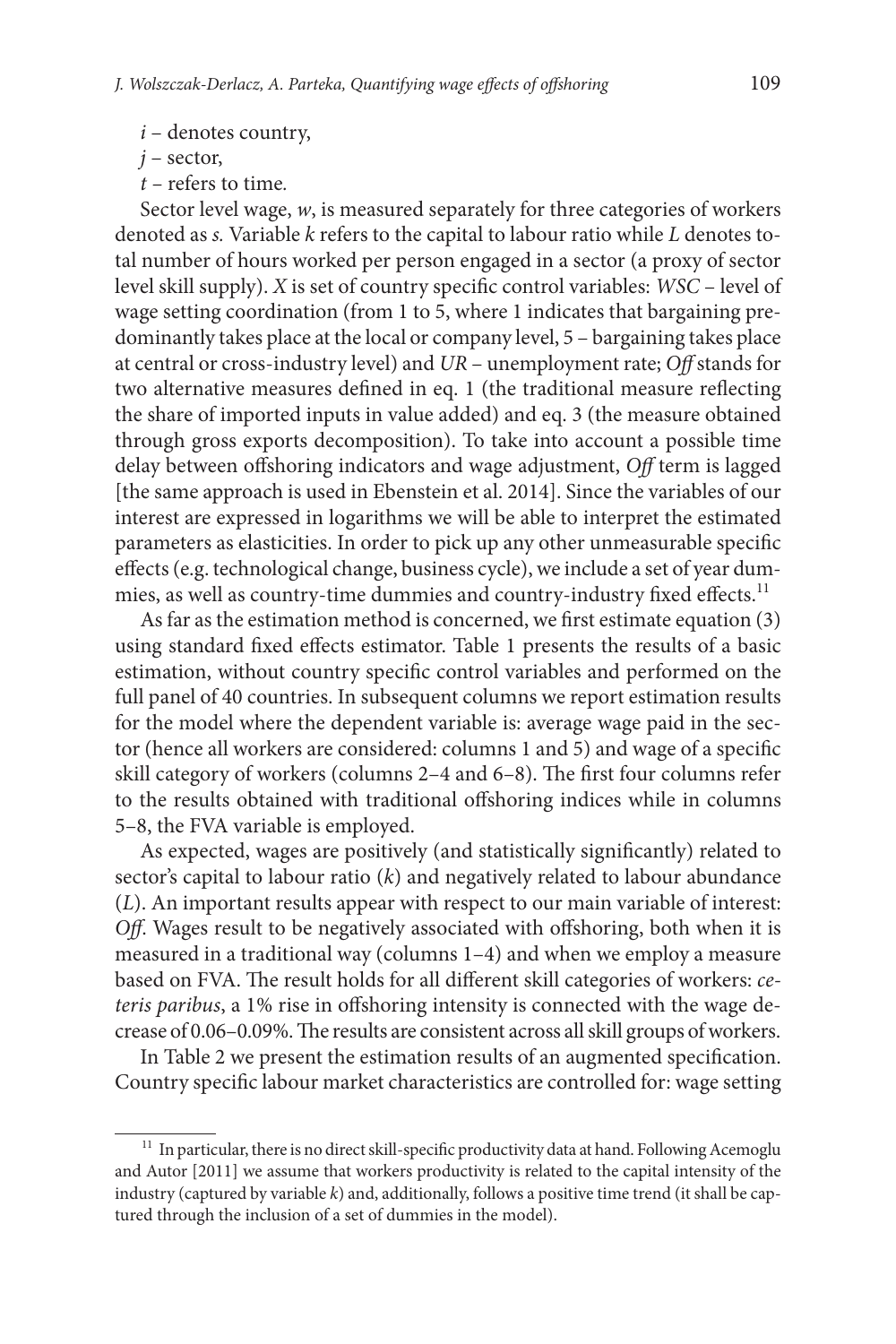| Work-                                     | $Off\_imp$ [eq. 1] |                 |                    |                  | $Off\_exp$ [eq. 3] |                 |                    |                  |
|-------------------------------------------|--------------------|-----------------|--------------------|------------------|--------------------|-----------------|--------------------|------------------|
| ers                                       | all                | low-<br>skilled | medium-<br>skilled | high-<br>skilled | all                | low-<br>skilled | medium-<br>skilled | high-<br>skilled |
| $ln k_{ijt}$                              | $0.261***$         | $0.398***$      | $0.311***$         | $0.314***$       | $0.262***$         | $0.399***$      | $0.313***$         | $0.317***$       |
|                                           | [0.028]            | [0.044]         | [0.038]            | [0.038]          | [0.028]            | [0.043]         | [0.038]            | [0.038]          |
| $lnL$ <sub>sijt</sub>                     | $-0.153***$        | $-0.072**$      | $-0.174***$        | $-0.188***$      | $-0.152***$        | $-0.068**$      | $-0.170***$        | $-0.181***$      |
|                                           | [0.038]            | [0.034]         | [0.032]            | [0.034]          | [0.037]            | [0.034]         | [0.032]            | [0.034]          |
| $ln \left( \frac{df_{ijl-1}}{dt} \right)$ | $-0.058***$        | $-0.086***$     | $-0.079***$        | $-0.060**$       | $-0.069***$        | $-0.075***$     | $-0.078***$        | $-0.077***$      |
|                                           | [0.020]            | [0.023]         | [0.022]            | [0.024]          | [0.014]            | [0.015]         | [0.015]            | [0.016]          |
| $\mathbb{R}^2$                            | 0.451              | 0.403           | 0.394              | 0.329            | 0.459              | 0.409           | 0.404              | 0.34             |
| N                                         | 7960               | 7237            | 7247               | 7228             | 7935               | 7212            | 7222               | 7203             |

**Table 1. The impact of import and export-based measures of offshoring on wages – FE estimation, basic model. Dependent variable: lnw** 

Constant included – not reported. Robust standard errors in parentheses, clustered at the countryindustry level. Statistically significant at \*\*\*1, \*\* 5, \* 10 percent level. In all specifications year dummies, country-industry and country-year fixed effects are included.

Source: Own calculations with data from WIOD.

| Work-                                   | $Off\_imp$ [eq. 1] |                 |                    |                  | Off_exp [eq. 3] |                   |                    |                  |
|-----------------------------------------|--------------------|-----------------|--------------------|------------------|-----------------|-------------------|--------------------|------------------|
| ers                                     | all                | low-<br>skilled | medium-<br>skilled | high-<br>skilled | all             | $low-$<br>skilled | medium-<br>skilled | high-<br>skilled |
| $\ln k_{ijt}$                           | $0.247***$         | $0.384***$      | $0.301***$         | $0.290***$       | $0.247***$      | $0.383***$        | $0.300***$         | $0.291***$       |
|                                         | [0.025]            | [0.041]         | [0.035]            | [0.033]          | [0.025]         | [0.041]           | [0.034]            | [0.033]          |
| ${\rm ln}L_{\rm sijt}$                  | $-0.129***$        | $-0.059**$      | $-0.129***$        | $-0.172***$      | $-0.129***$     | $-0.059**$        | $-0.129***$        | $-0.167***$      |
|                                         | [0.031]            | [0.030]         | [0.028]            | [0.029]          | [0.031]         | [0.029]           | [0.027]            | [0.029]          |
| $ln \left( \frac{df_{ijt-1}}{f}\right)$ | $-0.050**$         | $-0.074***$     | $-0.063***$        | $-0.040*$        | $-0.052***$     | $-0.056***$       | $-0.056***$        | $-0.052***$      |
|                                         | $[0.020]$          | $[0.022]$       | [0.021]            | $[0.024]$        | [0.013]         | [0.015]           | [0.014]            | $[0.016]$        |
| $WSC_{it}$                              | $-0.011**$         | 0.008           | $0.016***$         | $-0.003$         | $-0.010*$       | 0.009             | $0.017***$         | $-0.002$         |
|                                         | [0.006]            | [0.007]         | [0.005]            | [0.007]          | [0.006]         | [0.007]           | [0.005]            | [0.007]          |
| $UR_{it}$                               | $-0.011***$        | $-0.013***$     | $-0.012***$        | $-0.007***$      | $-0.010***$     | $-0.012***$       | $-0.012***$        | $-0.007***$      |
|                                         | [0.001]            | $[0.002]$       | [0.002]            | [0.002]          | [0.001]         | [0.002]           | $[0.002]$          | [0.002]          |
| $\mathbb{R}^2$                          | 0.51               | 0.455           | 0.458              | 0.363            | 0.515           | 0.457             | 0.462              | 0.368            |
| N                                       | 7375               | 6652            | 6662               | 6643             | 7350            | 6627              | 6637               | 6618             |

**Table 2. The impact of import and export-based measures of offshoring on wages – FE estimation, model with additional variables. Dependent variable: lnw**<sub>sit</sub>

Constant included – not reported. Robust standard errors in parentheses, clustered at the countryindustry level. Statistically significant at \*\*\*1, \*\* 5, \* 10 percent level. In all specifications year dummies, country-industry and country-year fixed effects are included.

Source: Own calculations with data from WIOD.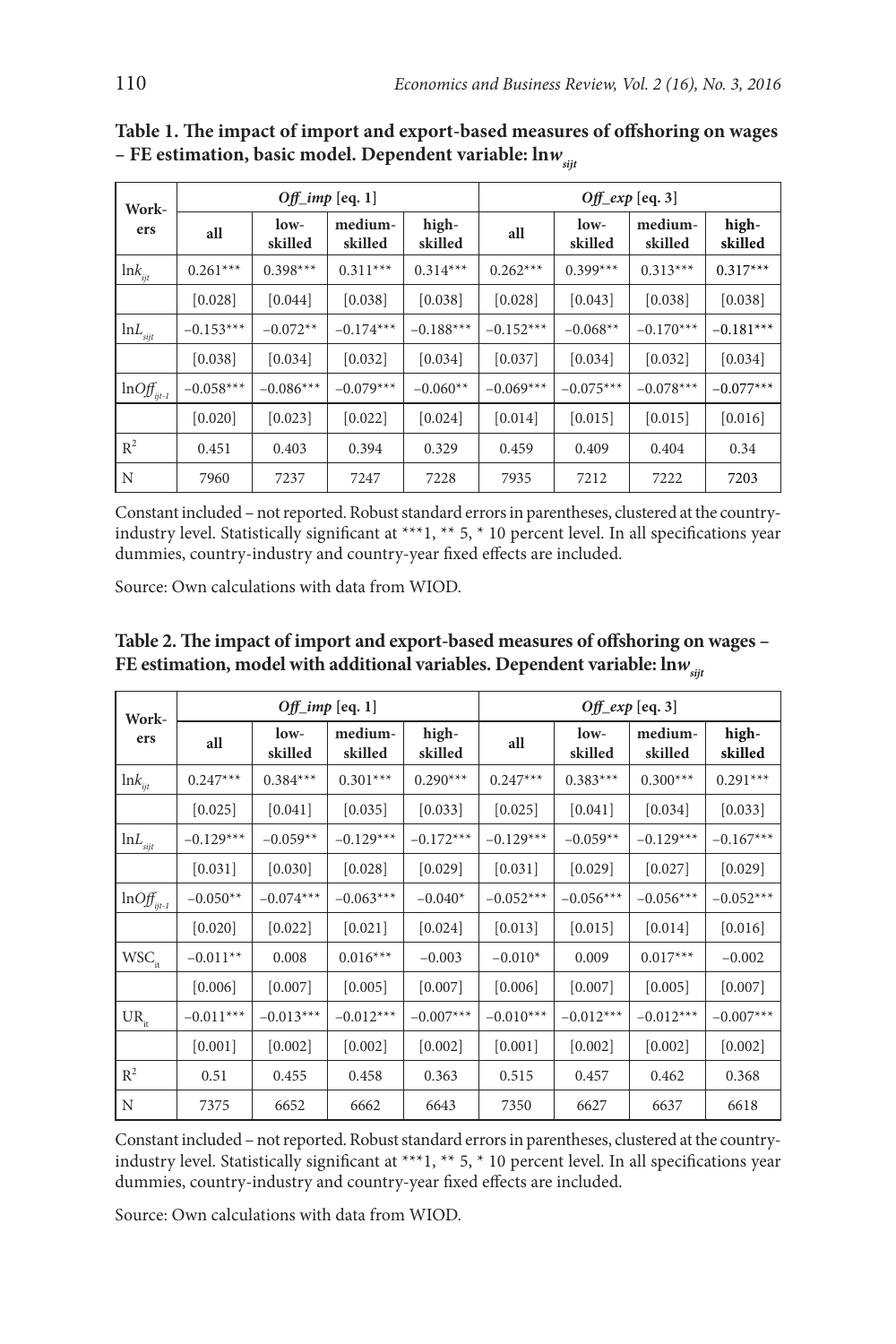coordination (*WSC)* and unemployment rate (*UR)* which can have an impact on the speed of wage adjustment in the presence of offshoring. For example, if wages are rigid then the offshoring effect should rather materialize through employment loss than through wages. This time due to limited data availability the sample is restricted to 39 countries (there is no information on wage setting mechanism for Taiwan).

The previous results are confirmed, even though in an augmented specification the impact of production sharing on wages is lower than the one reported in Table 1. Additionally, wages are negatively correlated with unemployment rate: the higher the unemployment, the lower the wages. Interestingly, when the wage bargaining takes place at the central (state) level, it is beneficial for the mediumskilled workers (positive parameter in front of *WSC* variable), but not necessarily for the whole group of workers (negative parameter in columns 1 and 5). We

|                                       | $Off\_imp$ [eq. 1] |                 |                    |                  | Off_exp [eq. 3] |                   |                    |                  |
|---------------------------------------|--------------------|-----------------|--------------------|------------------|-----------------|-------------------|--------------------|------------------|
| Workers                               | all                | low-<br>skilled | medium-<br>skilled | high-<br>skilled | all             | $low-$<br>skilled | medium-<br>skilled | high-<br>skilled |
| $ln k_{ijt}$                          | $0.262***$         | $0.369***$      | $0.311***$         | $0.307***$       | $0.268***$      | $0.424***$        | $0.337***$         | $0.349***$       |
|                                       | [0.030]            | [0.052]         | [0.043]            | [0.041]          | [0.034]         | [0.047]           | [0.044]            | [0.047]          |
| $lnL$ <sub>siit</sub>                 | $-0.189***$        | $-0.129***$     | $-0.175***$        | $-0.201***$      | $-0.109**$      | $-0.002$          | $-0.100**$         | $-0.102**$       |
|                                       | [0.041]            | [0.045]         | [0.036]            | [0.036]          | [0.046]         | [0.041]           | [0.042]            | [0.048]          |
| $ln \left( \frac{df_{i}}{dt} \right)$ | 0.337              | 0.439           | $-0.071$           | 0.123            | $-0.530***$     | $-0.485***$       | $-0.543***$        | $-0.613***$      |
|                                       | [0.267]            | [0.277]         | [0.252]            | [0.278]          | [0.065]         | [0.063]           | [0.070]            | [0.071]          |
| N                                     | 7960               | 7237            | 7247               | 7228             | 7932            | 7210              | 7220               | 7201             |
| Under-ident.<br>test                  | 0.00               | 0.00            | 0.00               | 0.00             | 0.00            | 0.00              | 0.00               | 0.00             |
| Weak ident.<br>test                   | 10.1               | 11.7            | 10.6               | 11.8             | 82.4            | 80.5              | 74.9               | 84.9             |

**Table 3. The impact of import and export-based measures of offshoring on wages – IV estimation, basic model. Dependent variable:**  $\ln w_{\text{air}}$ 

Robust standard errors in parentheses, clustered at the country-industry level. Statistically significant at \*\*\*1, \*\* 5, \* 10 percent level. In all specifications, year dummies, country-industry and country-year fixed effects included. Estimates obtained with the broad offshoring measure. Offshoring treated as endogenous variables and instrumented on the basis of the gravity equation as explained in the main text. The figures reported for the under-identification test are the p-values and refer to the Kleibergen-Paap rk LM test statistic, where a rejection of the null indicates that the instruments are not under-identified. The weak identification test refers to the Kleibergen-Paap Wald rk F statistic test for the presence of weak instruments. As a "rule of thumb" the statistic should be at least 10 for weak identification not to be considered a problem [Staiger and Stock 1997].

Source: Own calculations with data from WIOD.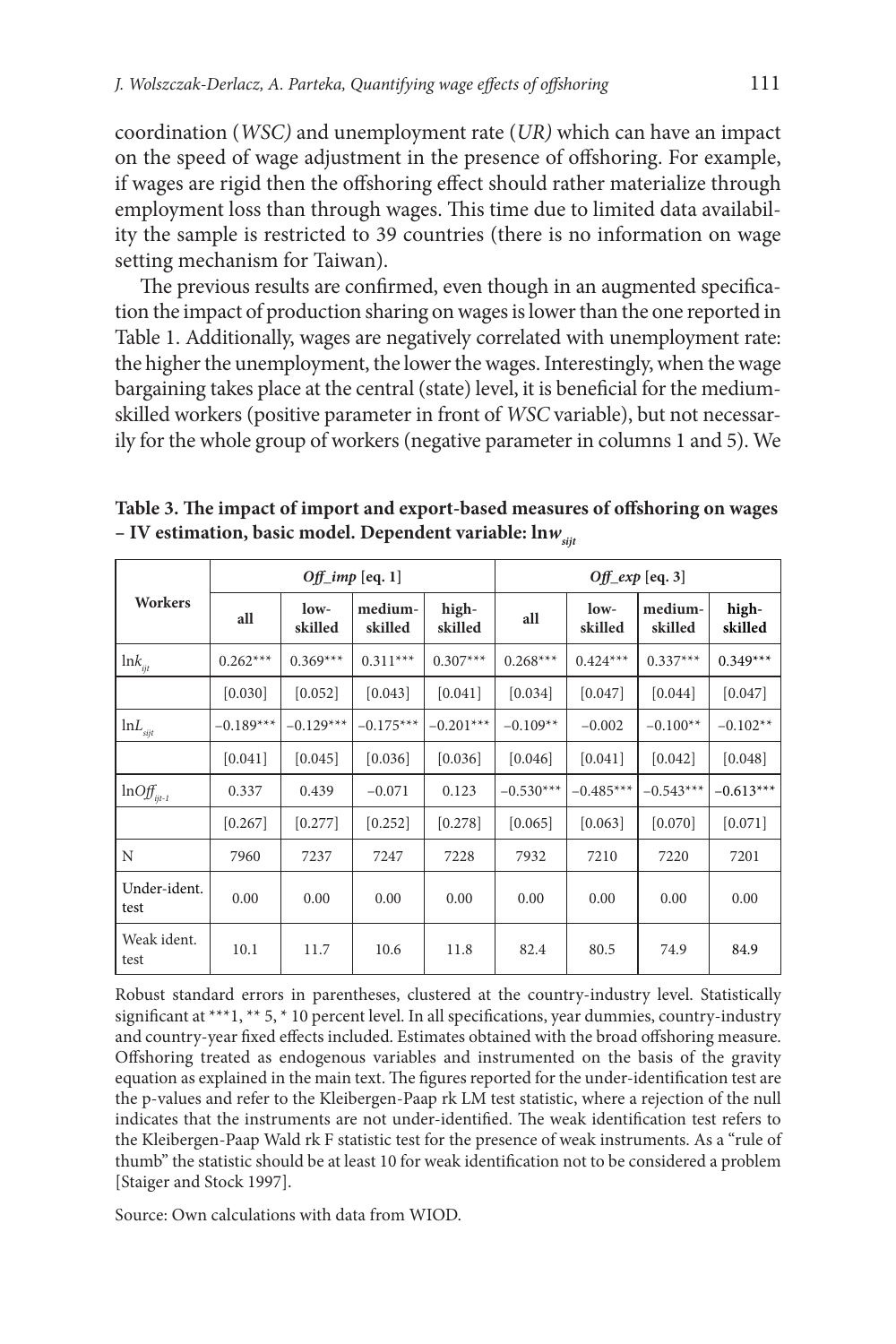can so far conclude that in fixed effects setting the choice of a particular offshoring index does not alter significantly the results concerning its impact on wages.

Endogeneity is one of the potential problems in the model which has not been taken into account so far. First of all, we perform the endogeneity tests for suspicious variables, namely: labour (*L*) and offshoring (*Off*). The direction of the relationship between those variables and wages can be ambiguous, for instance wage level can impact the employment decisions, and in turn offshoring intensity can be determined by wages (through offshoring firms seek cost savings so they compare wages of paid in domestic sectors with respect to the foreign ones). The results of the endogeneity tests are presented in Table A5 in Appendix and the hypothesis of exogeneity of offshoring indices is strongly rejected.

To solve this problem we built an instrument based on gravity equation. We employ gravity type regression with either intermediate imports or foreign value added exports as a dependent variable (bilateral specification for 40 countries and separately for 13 manufacturing industries) and a set of regressors: reporter's and partner's value added of a given sector, distance, dummy for common

|                                                      |             |                   | $Off\_imp$ [eq. 1] |                  | Off_exp [eq. 3] |                   |                    |                  |
|------------------------------------------------------|-------------|-------------------|--------------------|------------------|-----------------|-------------------|--------------------|------------------|
| <b>Workers</b>                                       | all         | $low-$<br>skilled | medium-<br>skilled | high-<br>skilled | all             | $low-$<br>skilled | medium-<br>skilled | high-<br>skilled |
| $ln k_{ijt}$                                         | $0.244***$  | $0.307***$        | $0.262***$         | $0.252***$       | $0.248***$      | $0.402***$        | $0.312***$         | $0.322***$       |
|                                                      | [0.036]     | [0.068]           | [0.050]            | [0.047]          | [0.028]         | [0.042]           | [0.037]            | [0.040]          |
| $\mbox{ln} L_{\it sijt}$                             | $-0.209***$ | $-0.192**$        | $-0.188***$        | $-0.225***$      | $-0.101***$     | $-0.008$          | $-0.091***$        | $-0.097**$       |
|                                                      | [0.055]     | [0.079]           | [0.051]            | [0.047]          | [0.038]         | [0.036]           | [0.035]            | [0.043]          |
| $\mathrm{ln} \mathrm{O} \mathrm{f}_{\mathit{ijt-1}}$ | 0.768       | 1.015             | 0.528              | 0.594            | $-0.419***$     | $-0.389***$       | $-0.404***$        | $-0.525***$      |
|                                                      | [0.701]     | [0.955]           | [0.401]            | [0.435]          | [0.064]         | [0.071]           | [0.071]            | [0.080]          |
| $WSC_{it}$                                           | $-0.01$     | $0.023*$          | $0.024***$         | 0.003            | 0.001           | $0.011*$          | $0.020***$         | 0.003            |
|                                                      | [0.009]     | [0.014]           | [0.009]            | [0.010]          | [0.007]         | [0.007]           | [0.006]            | [0.007]          |
| $UR_{\mu}$                                           | $-0.011***$ | $-0.020***$       | $-0.016***$        | $-0.011***$      | $-0.005***$     | $-0.006***$       | $-0.005**$         | 0.002            |
|                                                      | [0.002]     | [0.005]           | [0.003]            | [0.003]          | [0.002]         | [0.002]           | [0.002]            | [0.003]          |
| N                                                    | 7375        | 6652              | 6662               | 6643             | 7347            | 6625              | 6635               | 6616             |
| Under-ident.<br>test                                 | 0.01        | 0.02              | 0.03               | 0.02             | 0.00            | 0.00              | 0.00               | 0.00             |
| Weak ident.<br>test                                  | 6.6         | 5.4               | 4.9                | 5.3              | 56.5            | 52.0              | 45.6               | 55.7             |

**Table 4. The impact of import- and export-based measures of offshoring on wages – IV estimation, model with additional variables. Dependent variable:**   $\ln w_{sijt}$ 

Notes as under Table 3.

Source: own calculations with data from WIOD.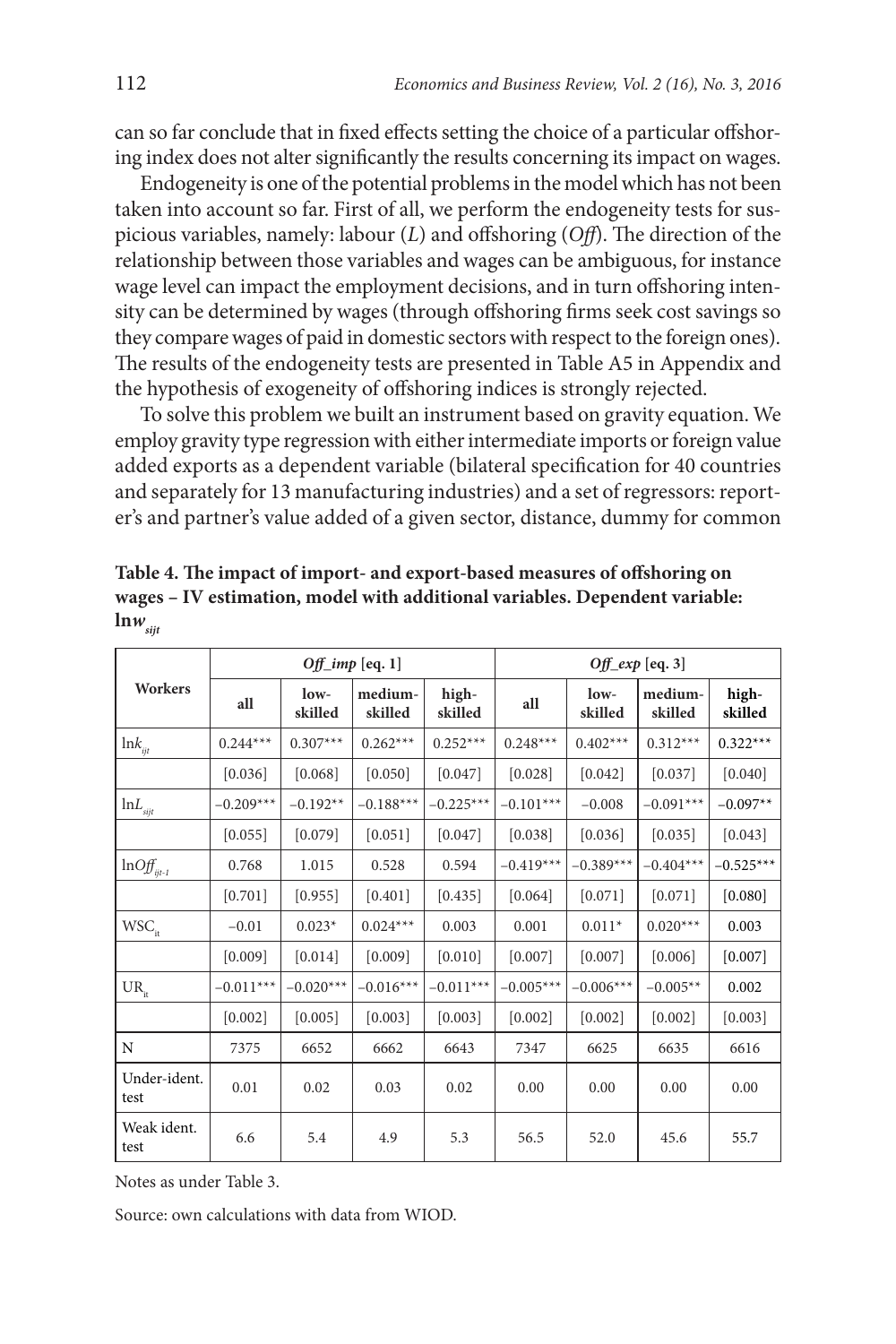border, common official language, common currency, former colonial relationship and membership in a common regional trade agreement. This approach is based on Giovanni and Levchenko [2009] method.

In Table 3 and in Table 4 we present the results when the offshoring indices (whether the traditional or the FVA) are instrumented with the use of gravity equation. In Table 4 the equation is enriched with the additional control variables. There is one main difference between IV results and previously discussed FE estimates. Now the offshoring measured in a traditional way (*Off\_imp*) loses its statistical significance. On the contrary, the *Off\_exp* variable based on FVA remains statistically significant also in the IV setting and suggests negative relationship between foreign value added content in exports and wages.

#### **Conclusions**

In the present study we have shown different ways of quantifying offshoring with the use of industry level data. We have demonstrated the application of two measures. The traditional one isobtained using information on imports (in particular, imports of intermediate inputs).The second one belongs to a new class of indices based on the decomposition of gross exports and value added counting. The analysed sample encompasses 40 countries and takes into account wages of different skill categories of workers employed in 12 manufacturing sectors over the period 1995–2009 (offshoring indices are calculated till 2011). As far as the magnitude of the indices is considered, the new measures are lower than the traditional ones; however the correlation between them is high. There is significant cross-country and cross-sector variability in this context.

In the empirical part of the study, we have confronted the results of wage equation estimation performed with the use of 'import- and export-based measures of cross border production sharing. The wage regression is conducted separately for overall wages and three distinct workers categories (low, medium and high-skilled). In fixed effects setting, statistically significant results on offshoring-wage relationship are obtained both when offshoring is measured as the ratio of imported inputs in sectoral value added and when it is measured as the ratio of foreign value-added. So in this case the way of quantifying offshoring does not matter for the conclusions drawn: one could conclude that major involvement in vertical specialization affects negatively wages of the domestic workers. However, when we change the estimation method, accounting for endogeneity issues, the results differ according to the particular measure of production sharing used. The negative association between offshoring and wages is sustained only in case of the measures based on FVA. We can thus argue that the usage of the two different methods of offshoring quantification can affect the conclusions drawn in estimations taking into account endogeneity in offshoring-wages relationship.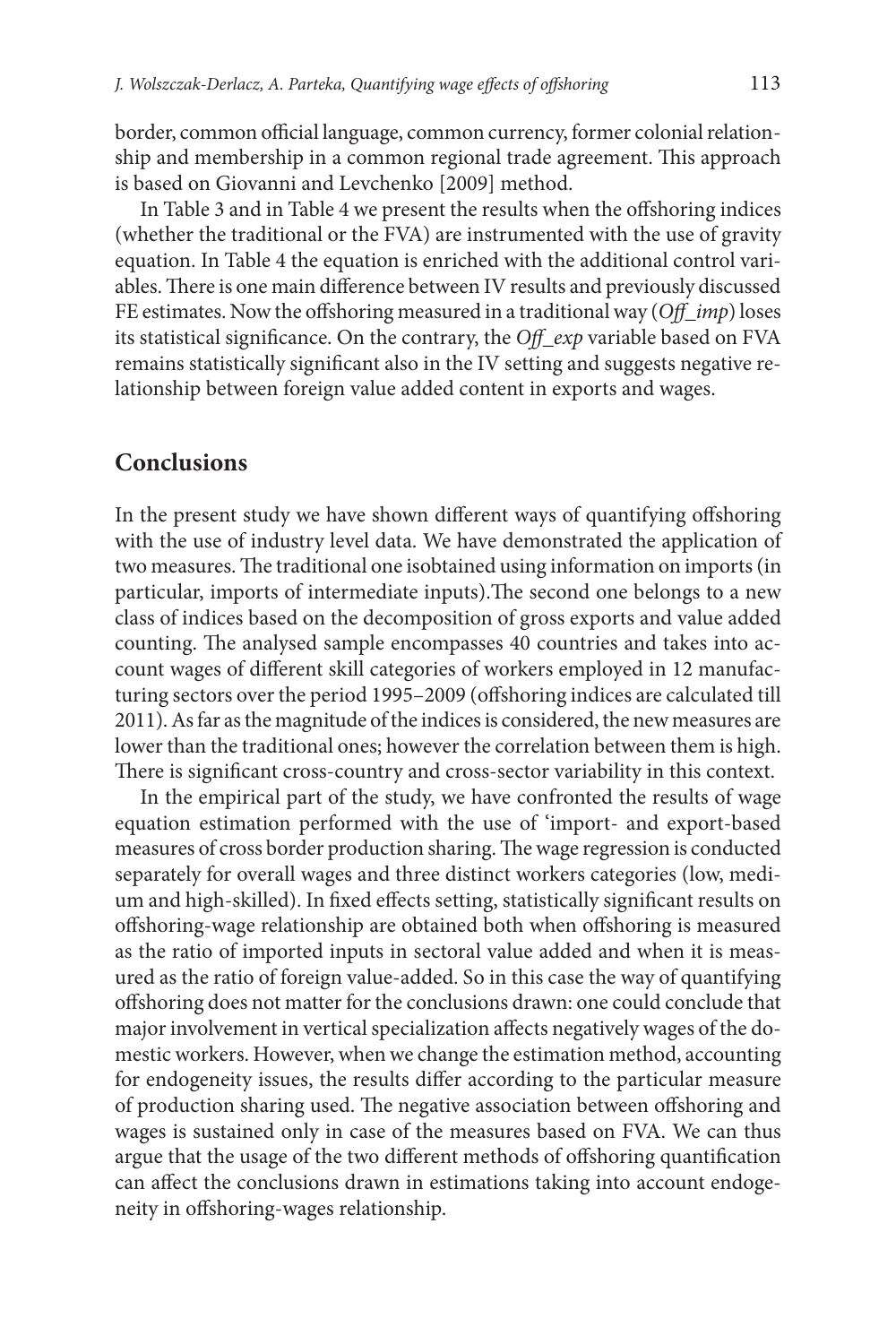# **Appendix**

| Country code | Country name   | Country code | Country name             |
|--------------|----------------|--------------|--------------------------|
| <b>AUS</b>   | Australia      | IRL          | Ireland                  |
| <b>AUT</b>   | Austria        | <b>ITA</b>   | Italy                    |
| BEL          | Belgium        | <b>JPN</b>   | Japan                    |
| <b>BGR</b>   | Bulgaria       | <b>KOR</b>   | Korea                    |
| <b>BRA</b>   | <b>Brazil</b>  | <b>LTU</b>   | Lithuania                |
| CAN          | Canada         | <b>LUX</b>   | Luxembourg               |
| <b>CHN</b>   | China          | <b>LVA</b>   | Latvia                   |
| <b>CYP</b>   | Cyprus         | <b>MEX</b>   | Mexico                   |
| <b>CZE</b>   | Czech Republic | <b>MLT</b>   | Malta                    |
| <b>DEU</b>   | Germany        | <b>NLD</b>   | Netherlands              |
| <b>DNK</b>   | Denmark        | POL          | Poland                   |
| <b>ESP</b>   | Spain          | PRT          | Portugal                 |
| <b>EST</b>   | Estonia        | <b>ROM</b>   | Romania                  |
| <b>FIN</b>   | Finland        | <b>RUS</b>   | Russia                   |
| <b>FRA</b>   | France         | <b>SVK</b>   | Slovak Republic          |
| <b>GBR</b>   | United Kingdom | <b>SVN</b>   | Slovenia                 |
| <b>GRC</b>   | Greece         | <b>SWE</b>   | Sweden                   |
| <b>HUN</b>   | Hungary        | TUR          | Turkey                   |
| <b>IDN</b>   | India          | <b>TWN</b>   | Taiwan                   |
| <b>IND</b>   | Indonesia      | <b>USA</b>   | United States of America |

#### **Table A1. List of countries in the sample**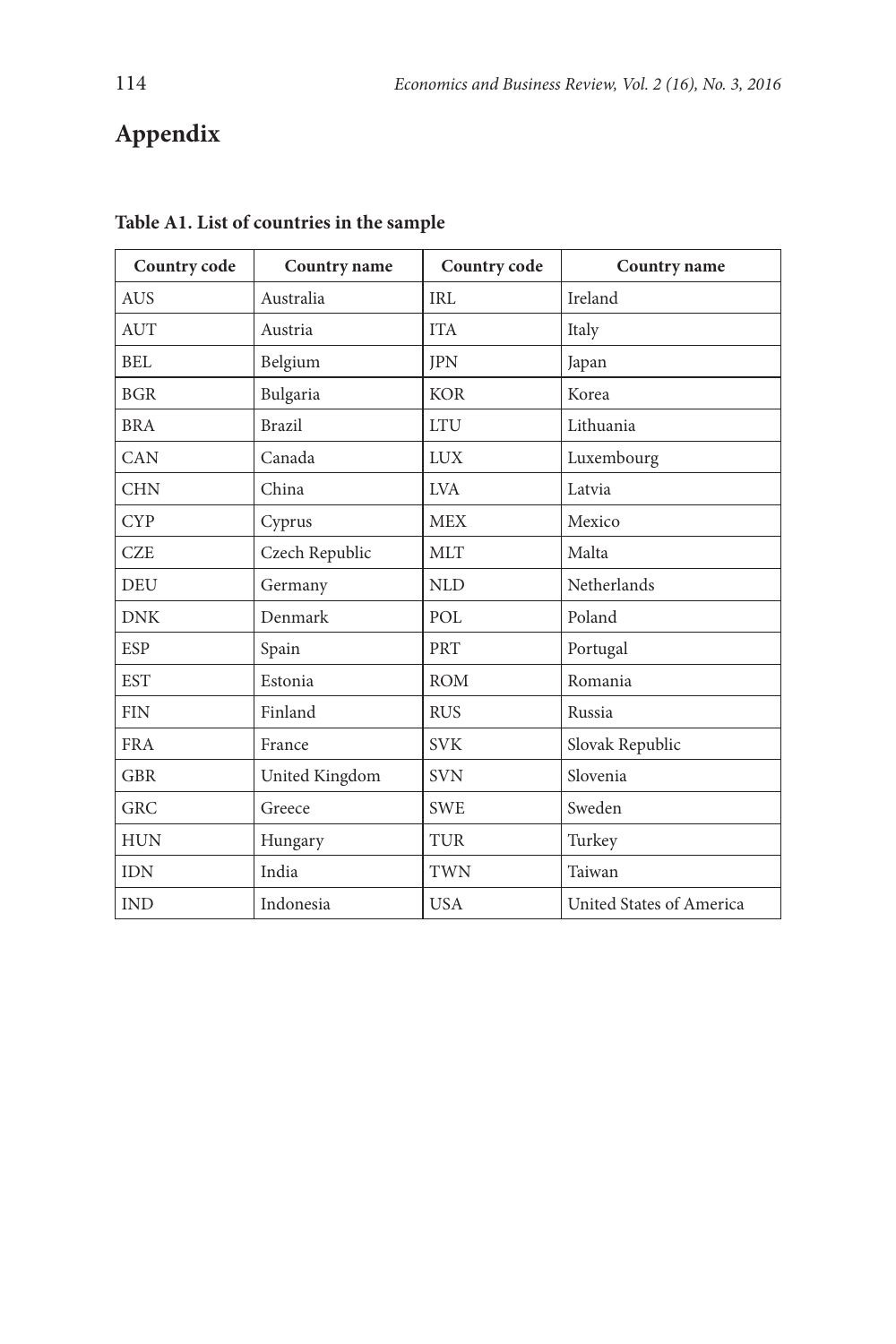| <b>Industry code</b> | Description                                       |  |  |  |  |
|----------------------|---------------------------------------------------|--|--|--|--|
| 15t16                | Food, Beverages And Tobacco                       |  |  |  |  |
| 17t18                | Textiles And Textile Products                     |  |  |  |  |
| 19                   | Leather, Leather And Footwear                     |  |  |  |  |
| 20                   | Wood and Products of Wood and Cork                |  |  |  |  |
| 21t22                | Pulp, Paper, Printing And Publishing              |  |  |  |  |
| 24                   | Chemicals and Chemical Products                   |  |  |  |  |
| 25                   | Rubber And Plastics                               |  |  |  |  |
| 26                   | Other Non-Metallic Mineral Products               |  |  |  |  |
| 27t28                | Basic Metals And Fabricated Metal                 |  |  |  |  |
| 29                   | Machinery not elsewhere classified                |  |  |  |  |
| 30t33                | Electrical And Optical Equipment                  |  |  |  |  |
| 34t35                | <b>Transport Equipment</b>                        |  |  |  |  |
| 36t37                | Manufacturing not elsewhere classified; Recycling |  |  |  |  |

### **Table A2. List of industries**

| Table A3. Import and export-based measures of offshoring across countries: |  |
|----------------------------------------------------------------------------|--|
| 1995 and 20011                                                             |  |

|            | 1995       |            | 2011       |            | Total change in % |            |
|------------|------------|------------|------------|------------|-------------------|------------|
| Country    | $Off\_imp$ | $Of_{exp}$ | $Off\_imp$ | $Off\_exp$ | $Off\_imp$        | $Off\_exp$ |
| <b>AUS</b> | 0.27       | 0.04       | 0.39       | 0.06       | 44.5              | 38.9       |
| <b>AUT</b> | 0.49       | 0.20       | 0.86       | 0.39       | 74.5              | 93.5       |
| <b>BEL</b> | 1.08       | 0.63       | 1.22       | 0.80       | 12.7              | 27.0       |
| <b>BGR</b> | 0.57       | 0.21       | 0.78       | 0.34       | 36.2              | 63.9       |
| <b>BRA</b> | 0.13       | 0.01       | 0.23       | 0.02       | 74.3              | 67.4       |
| <b>CAN</b> | 0.56       | 0.25       | 0.50       | 0.21       | $-9.7$            | $-15.5$    |
| <b>CHN</b> | 0.25       | 0.08       | 0.35       | 0.11       | 38.5              | 28.7       |
| <b>CYP</b> | 0.79       | 0.33       | 0.67       | 0.20       | $-15.1$           | $-40.8$    |
| <b>CZE</b> | 0.73       | 0.33       | 1.01       | 0.50       | 38.2              | 48.9       |
| <b>DEU</b> | 0.34       | 0.11       | 0.72       | 0.31       | 109.6             | 189.4      |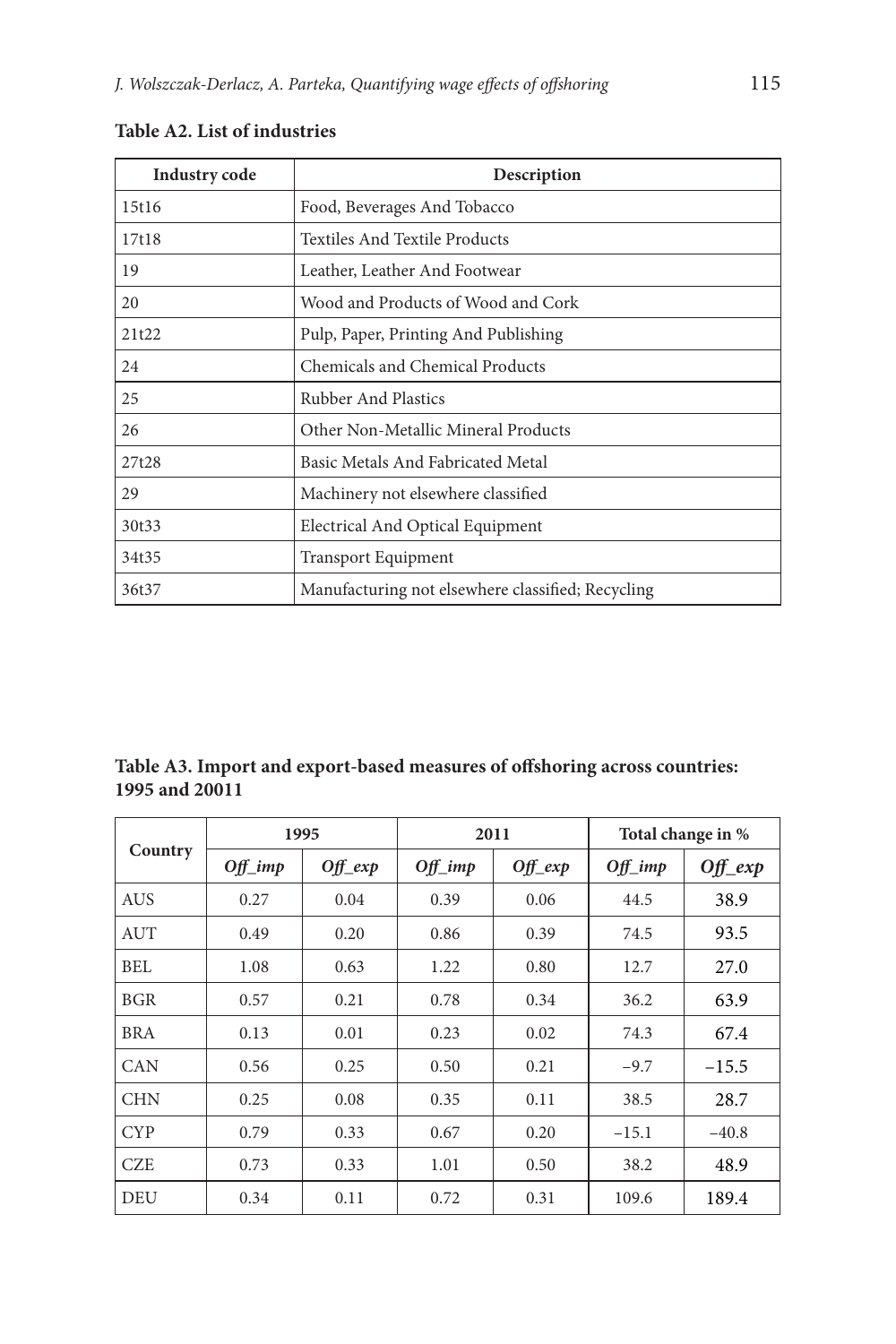| DNK         | 0.54     | 0.32 | 0.80 | 0.56 | 49.0    | 75.6    |
|-------------|----------|------|------|------|---------|---------|
| ESP         | 0.41     | 0.12 | 0.63 | 0.27 | 56.1    | 125.0   |
| <b>EST</b>  | 0.75     | 0.49 | 1.00 | 0.65 | 33.3    | 31.4    |
| FIN         | 0.45     | 0.20 | 0.82 | 0.34 | 81.3    | 69.2    |
| <b>FRA</b>  | 0.45     | 0.16 | 0.70 | 0.32 | 55.7    | 107.2   |
| GBR         | 0.42     | 0.15 | 0.58 | 0.25 | 38.0    | 70.0    |
| GRC         | 0.44     | 0.06 | 0.42 | 0.05 | $-5.2$  | $-7.4$  |
| <b>HUN</b>  | 0.77     | 0.27 | 0.95 | 0.45 | 23.7    | 66.5    |
| <b>IDN</b>  | 0.24     | 0.07 | 0.37 | 0.10 | 57.4    | 48.3    |
| <b>IND</b>  | 0.26     | 0.05 | 0.32 | 0.07 | 24.9    | 37.8    |
| IRL         | 0.86     | 0.49 | 1.21 | 0.68 | 40.6    | 39.7    |
| <b>ITA</b>  | 0.38     | 0.14 | 0.54 | 0.22 | 44.6    | 65.2    |
| <b>JPN</b>  | 0.10     | 0.01 | 0.23 | 0.06 | 145.8   | 404.3   |
| KOR         | 0.49     | 0.16 | 0.69 | 0.29 | 41.0    | 78.7    |
| ${\rm LTC}$ | 0.72     | 0.38 | 0.59 | 0.30 | $-18.4$ | $-20.9$ |
| <b>LUX</b>  | 0.93     | 0.65 | 1.38 | 0.75 | 49.5    | 16.1    |
| $\rm LVA$   | 0.47     | 0.22 | 0.68 | 0.34 | 46.5    | 53.6    |
| <b>MEX</b>  | 0.45     | 0.16 | 0.56 | 0.25 | 23.1    | 52.9    |
| MLT         | 0.81     | 0.29 | 0.82 | 0.44 | 1.2     | 49.9    |
| NLD         | $0.81\,$ | 0.51 | 0.82 | 0.49 | 1.1     | $-2.6$  |
| POL         | 0.31     | 0.12 | 0.81 | 0.37 | 160.7   | 210.9   |
| PRT         | 0.59     | 0.26 | 0.65 | 0.26 | 9.0     | $-1.1$  |
| ROU         | 0.39     | 0.16 | 0.49 | 0.22 | 26.2    | 39.1    |
| <b>RUS</b>  | 0.26     | 0.04 | 0.36 | 0.01 | 38.9    | $-68.6$ |
| SVK         | 0.65     | 0.39 | 0.77 | 0.43 | 17.6    | 10.7    |
| <b>SVN</b>  | 0.72     | 0.38 | 0.92 | 0.44 | 27.3    | 14.3    |
| SWE         | 0.54     | 0.25 | 0.85 | 0.37 | 57.7    | 47.9    |
| TUR         | 0.24     | 0.06 | 0.57 | 0.17 | 143.7   | 170.8   |
| TWN         | 0.88     | 0.48 | 1.13 | 0.60 | 28.1    | 23.0    |
| <b>USA</b>  | 0.22     | 0.03 | 0.33 | 0.07 | 53.2    | 129.3   |

Average values for countries calculated as weighted averages of the indices obtained for 13 manufacturing sectors, weighted by sector size (in terms of persons engaged).

Source: Own elaboration based on WWZ methodology and WIOD data.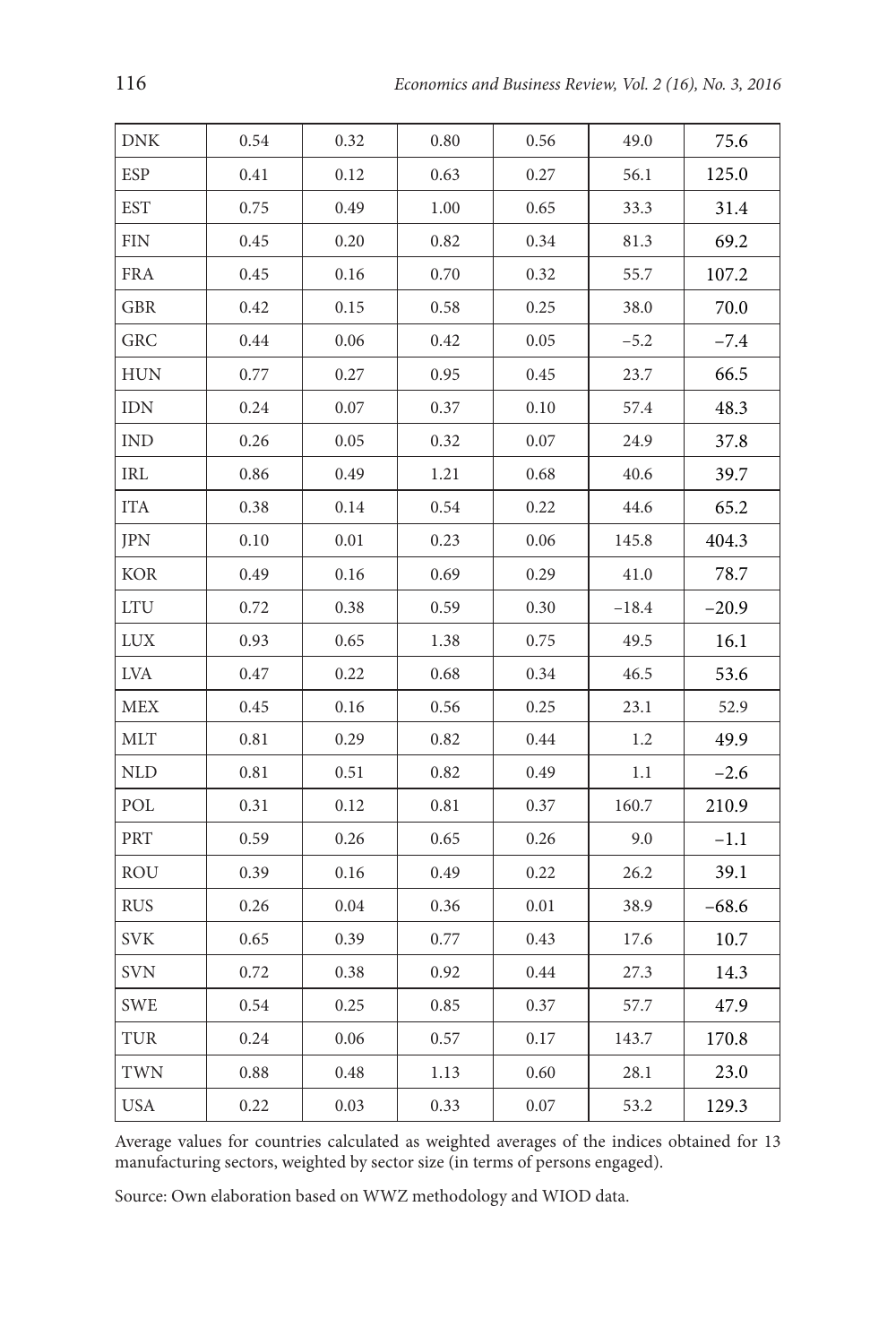| <b>Industry</b> code | $Off\_imp$ | $Off\_exp$ |
|----------------------|------------|------------|
| 15t16                | 0.22       | 0.04       |
| 17t18                | 0.30       | 0.15       |
| 19                   | 0.31       | 0.21       |
| 20                   | 0.22       | 0.05       |
| 21t22                | 0.26       | 0.03       |
| 24                   | 0.43       | 0.10       |
| 25                   | 0.43       | 0.11       |
| 26                   | 0.20       | 0.03       |
| 27t28                | 0.46       | 0.08       |
| 29                   | 0.35       | 0.13       |
| 30t33                | 0.66       | 0.30       |
| 34t35                | 0.53       | 0.18       |
| 36t37                | 0.29       | 0.20       |

**Table A4. The cross-industry differences in import and export-based measures of offshoring**

Average values for sectors over 1995 and 2011 calculated as weighted averages of the indices obtained for 40 countries, weighted by country's sector size (in terms of persons engaged).

Source: Own elaboration based on WWZ methodology and WIOD data.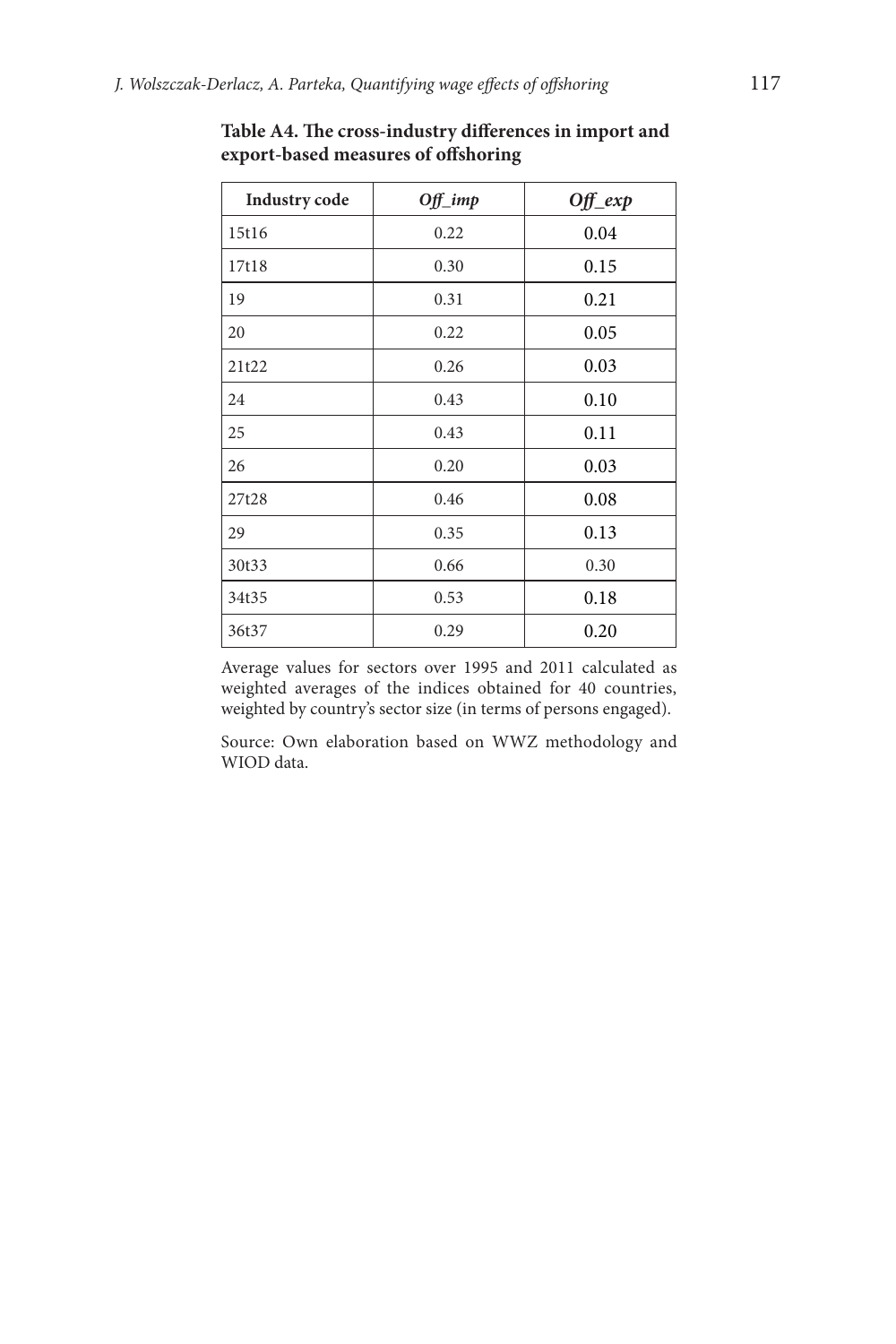| Endogeneity test for the mean wages         |                      |                                               |                    |  |  |  |  |  |
|---------------------------------------------|----------------------|-----------------------------------------------|--------------------|--|--|--|--|--|
|                                             | $lnL$ <sub>iit</sub> | $ln Off\_imp_{ii}$                            | $ln Off\_exp_{it}$ |  |  |  |  |  |
| Test stat $[\chi^2(1)]$                     | 2.494                | 0.863                                         | 460.20             |  |  |  |  |  |
| p-value                                     | 0.1143               | 0.3530                                        | 0.0000             |  |  |  |  |  |
| Endogeneity test for the low-skilled wages  |                      |                                               |                    |  |  |  |  |  |
| Test stat $[\chi^2(1)]$                     | 1.196                | 8.536                                         | 319.00             |  |  |  |  |  |
| p-value                                     | 0.2741               | 0.0035                                        | 0.0000             |  |  |  |  |  |
|                                             |                      | Endogeneity test for the medium-skilled wages |                    |  |  |  |  |  |
| Test stat $[\chi^2(1)]$                     | 0.434                | 12.367                                        | 398.05             |  |  |  |  |  |
| p-value                                     | 0.5099               | 0.0004                                        | 0.0000             |  |  |  |  |  |
| Endogeneity test for the high-skilled wages |                      |                                               |                    |  |  |  |  |  |
| Test stat $[\chi^2(1)]$                     | 2.452                | 6.043                                         | 5503.89            |  |  |  |  |  |
| p-value                                     | 0.1173               | 0.0140                                        | 0.0000             |  |  |  |  |  |

#### **Table A5. Endogeneity tests**

GMM distance test based on one-year lag of: lnL<sub>ii</sub>, and gravity instrument of: ln*Off\_imp<sub>ijt</sub>* and ln*Off\_exp<sub>iit</sub>*. H0: the regressor can be treated as exogenous; computed with xtivreg2 in STATA.

### **References**

- Acemoglu, D., Autor, D.H., 2011, *Skills, Tasks and Technologies: Implications for Employment and Earnings*, in: Ashenfelter, O., Card, D. (eds.) *Handbook of Labor Economics*, vol. 4, Elsevier, Amsterdam: 1043–1171.
- Ambroziak, Ł., 2013, *Wybrane miary wartości dodanej w wymianie handlowej na przykładzie państw Unii Europejskiej*, in: Kaliszuk, E. (red.), *Mierzenie wartości dodanej w handlu zagranicznym – nowe koncepcje, metody i wyzwania*, IBRKK, Warszawa.
- Baldwin, R., Robert-Nicoud, F., 2014, *Trade-in-goods and Trade-in-tasks: An Integrating Framework*, Journal of International Economics, vol. 92, no. 1: 51–62.
- Białowąs, T., 2013a, *Fragmentaryzacja procesów produkcji a kształtowanie się przewagi konkurencyjnej krajów rozwijających się w handlu międzynarodowym*, International Business and Global Economy, vol. 32: 9–24.
- Białowąs, T., 2013b, *Międzynarodowa fragmentaryzacja produkcji a pozycja krajów OECD w światowym handlu towarowym*, Wydawnictwo Naukowe Uniwersytetu Szczecińskiego, vol. 9.
- Cahuc, P., Carcillo, S., Zylberberg, A., McCuaig, W., 2014, *Labor Economics*, MIT Press, Cambridge (MA).
- Castellani, D., De Benedictis, L., Horgos, D., 2013, *Can We Really Trust Offshoring Indices?,* Structural Change and Economic Dynamics, vol. 25: 159–172.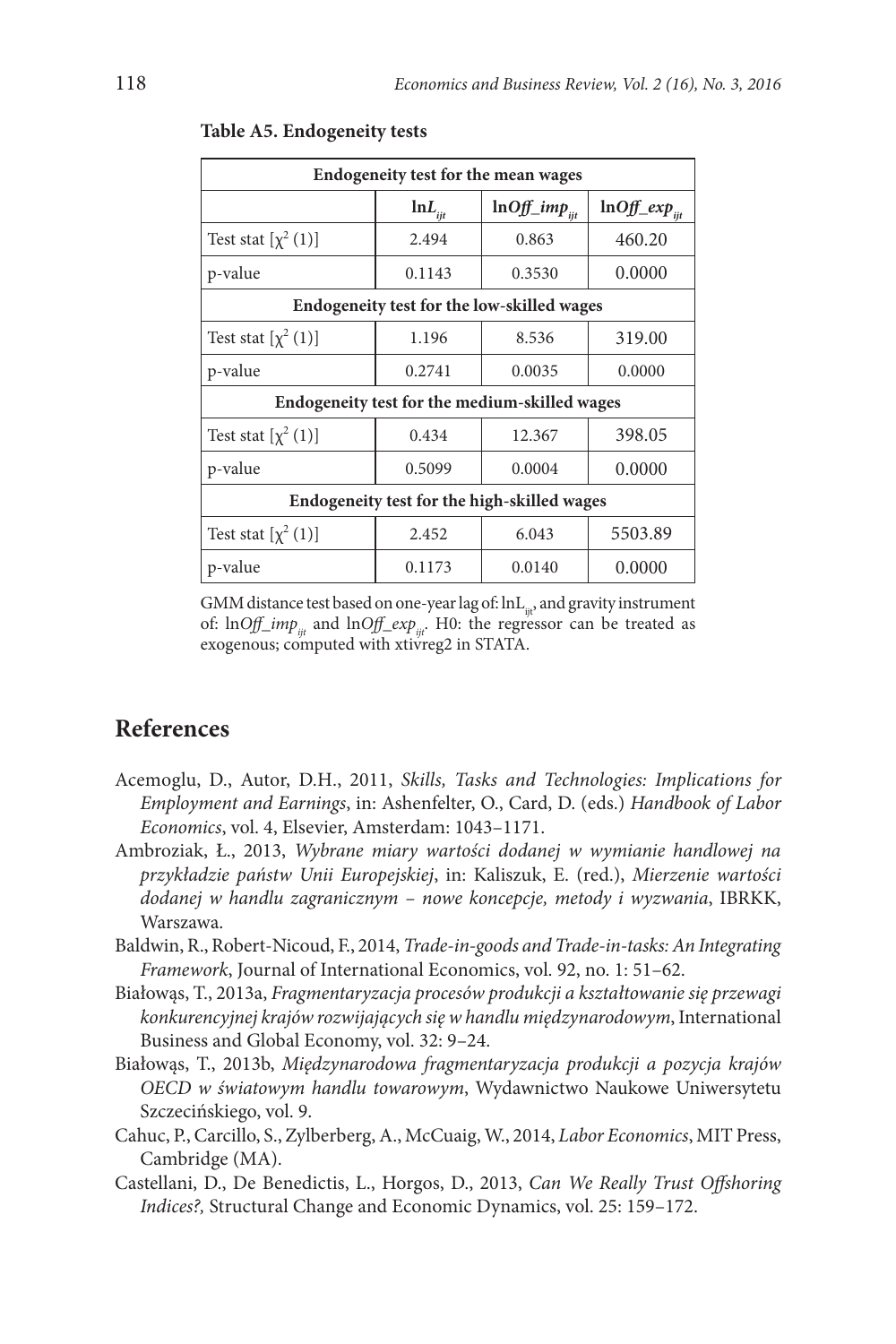- Dietzenbacher, E., Los, B., Stehrer, R., Timmer, M.P., de Vries, G.J., 2013, *The Construction of World Input-Output Tables in the WIOD Project*, Economic Systems Research, vol. 25: 71–98.
- Ebenstein, A., Harrison, A., McMillan, M., Phillips, S., 2014, *Estimating the Impact of Trade and Offshoring on American Workers Using the Current Population Surveys*, The Review of Economics and Statistics, vol. XCVI, no. 4: 581–595.
- Feenstra, R.C., 2016, *Advanced International Trade: Theory and Evidence*, Princeton University Press, Princeton.
- Feenstra, R.C., Hanson, G.H, 1999, *The Impact of Outsourcing and High-technology Capital on Wages: Estimates for the United States, 1979–1990*, Quarterly Journal of Economics, vol. 114: 907–941.
- Feenstra, R.C., Inklaar, R., Timmer, M.P., 2015, *The Next Generation of the Penn World Table*, American Economic Review, vol. 105, no. 10: 3150–3182.
- Foster-McGregor, N., Stehrer, R., de Vries, G.J., 2013, *Offshoring and the Skill Structure of Labour Demand*, Review of World Economics, vol. 149, no. 4: 631–662.
- Giovanni, J.D., Levchenko, A., 2009, *Trade Openness and Volatility*, The Review of Economics and Statistics, vol. 91, no. 3: 558–585.
- Grossman, G.M., Rossi-Hansberg, E., 2008, *Trading Tasks: A Simple Theory of Offshoring*, American Economic Review, vol. 98, no. 5: 1978–1997.
- Hijzen, A., Swaim, P., 2007, *Does Offshoring Reduce Industry Employment?,* National Institute Economic Review, vol. 201, no. 1: 86–96.
- Hummels, D., Ishii, J., Yi, K.M., 2001, *The Nature and Growth of Vertical Specialization in World Trade*, Journal of International Economics, vol. 54, no. 1: 75–96.
- Hummels, D., Jørgensen, R., Munch, J., Xiang, Ch., 2014, *The Wage Effects of Offshoring: Evidence from Danish Matched Worker-Firm Data*, American Economic Review, vol. 104, no. 6: 1597–1629.
- Johnson, R.C., Noguera, G., 2012, *Accounting for Intermediates: Production Sharing and Trade in Value Added*, Journal of International Economics, vol. 86, no. 2: 224–236.
- Koopman, R., Wang, Z., Wei, S.J., 2014, *Tracing Value-Added and Double Counting in Gross Exports*, American Economic Review, vol. 104, no. 2: 459–94.
- Mattoo, A., Wang, Z., Wei, S.J., 2013, *Trade in Value Added: Developing New Measures of Cross-Border Trade,* World Bank Publications, Washington.
- Michaels, G., Natraj, A., Van Reenen, J., 2014, *Has ICT Polarized Skill Demand? Evidence from Eleven Countries over Twenty-five Years*, Review of Economics and Statistics, vol. 96, no. 1: 60–77.
- Michel, B., Rycx, F., 2012, *Does Offshoring of Materials and Business Services Affect Employment? Evidence from a Small Open Economy*, Applied Economics, vol. 44, no. 2: 229–251.
- Parteka, A., Wolszczak-Derlacz, J., 2015, *Integrated Industries Diversified Earnings: The (Missing) Impact of Offshoring on Wages and Wage Convergence in the EU27*, Journal of Economic Inequality, vol. 13, no. 3: 325–350.
- Polgár, É.K., Wörz, J., 2010, *No Risk and Some Fun? Trade and Wages in the Enlarged European Union,* Empirica, vol. 37, no. 2: 127–163.
- Quast, B., Kummritz, V., 2015, *Decompr: Global Value Chain Decomposition in R*, no. 01–2015, Centre for Trade and Economic Integration, The Graduate Institute.